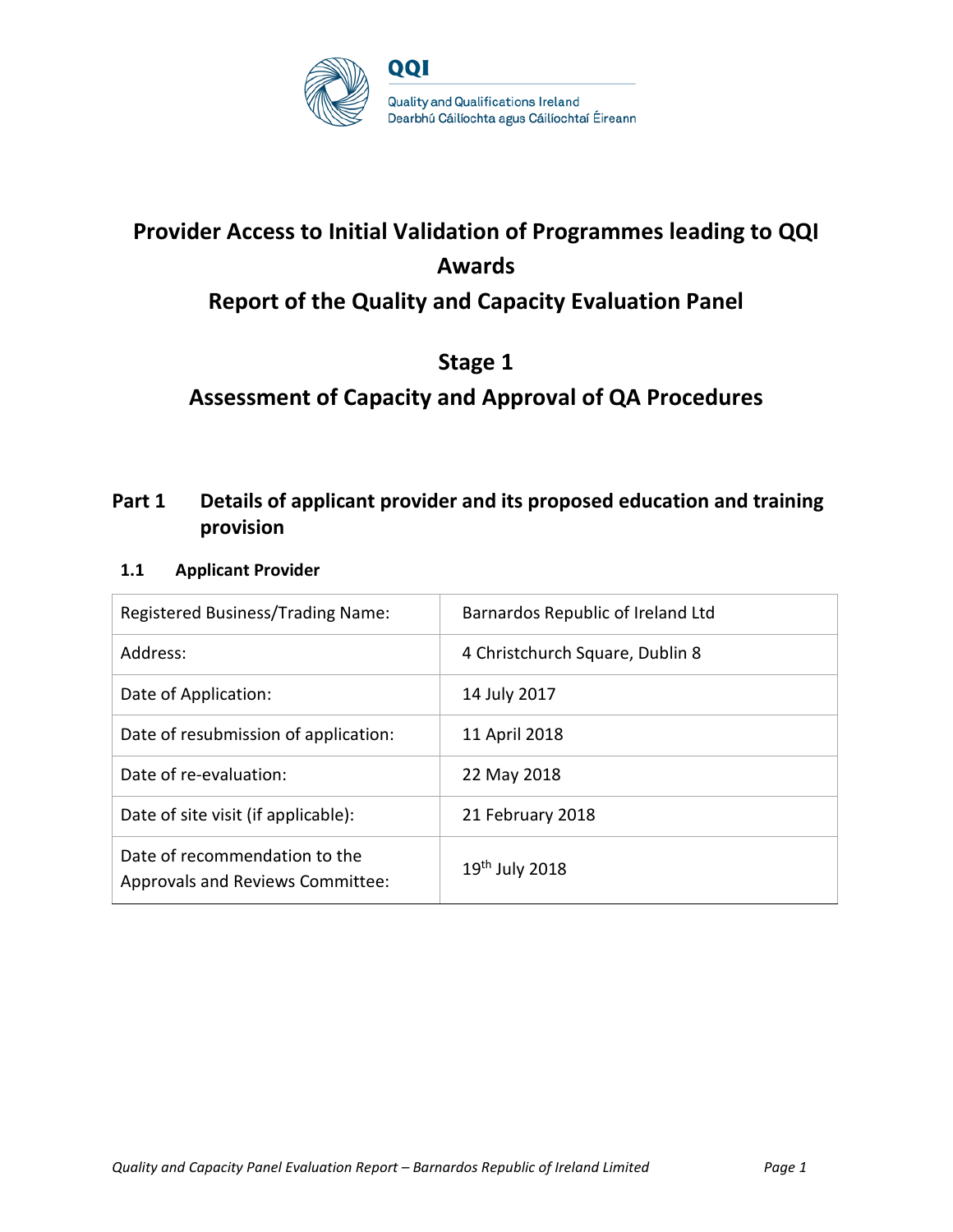

#### **1.2 Profile of applicant provider**

Barnardos Republic of Ireland Limited is a company limited by guarantee (CLG) without share capital and beneficial owners. Its Memorandum and Articles of Association were updated in 2016. Barnardos' offices are based in Christchurch Square in Dublin 8. It is governed by members of a non-executive Board who are elected for a maximum of two three-year terms. The Board meets approximately 6 times a year and is responsible for the business of the organisation. The Board is supported in fulfilling its responsibilities by a committee structure. The executive functions of the organisation are led by the CEO and a senior management team.

In its application, the organisation describes its purpose as follows:

*Barnardos works directly with the children and families who need us most, providing services and support in 40 centres around the country. We also campaign for the rights of all children in Ireland and provide training and knowledge resources to childcare professionals.*

In 2016, Barnardos provided services to over 14,000 children across Ireland. In fulfilling its mission, education and training is one of the principal functions of the organisation. It currently offers three unaccredited programmes of between 1 and 3 days in Child Protection, Supervision, and Promoting Positive Behaviour, that are tailored for professionals working with children.

Barnardos is funded from both public and private sources.

#### **1.3 Proposed education and training provision**

| NFQ Level   Award Class | QQI Award / Proposed Programme Title |
|-------------------------|--------------------------------------|
| Minor                   | Childminding Practice (5N1766)       |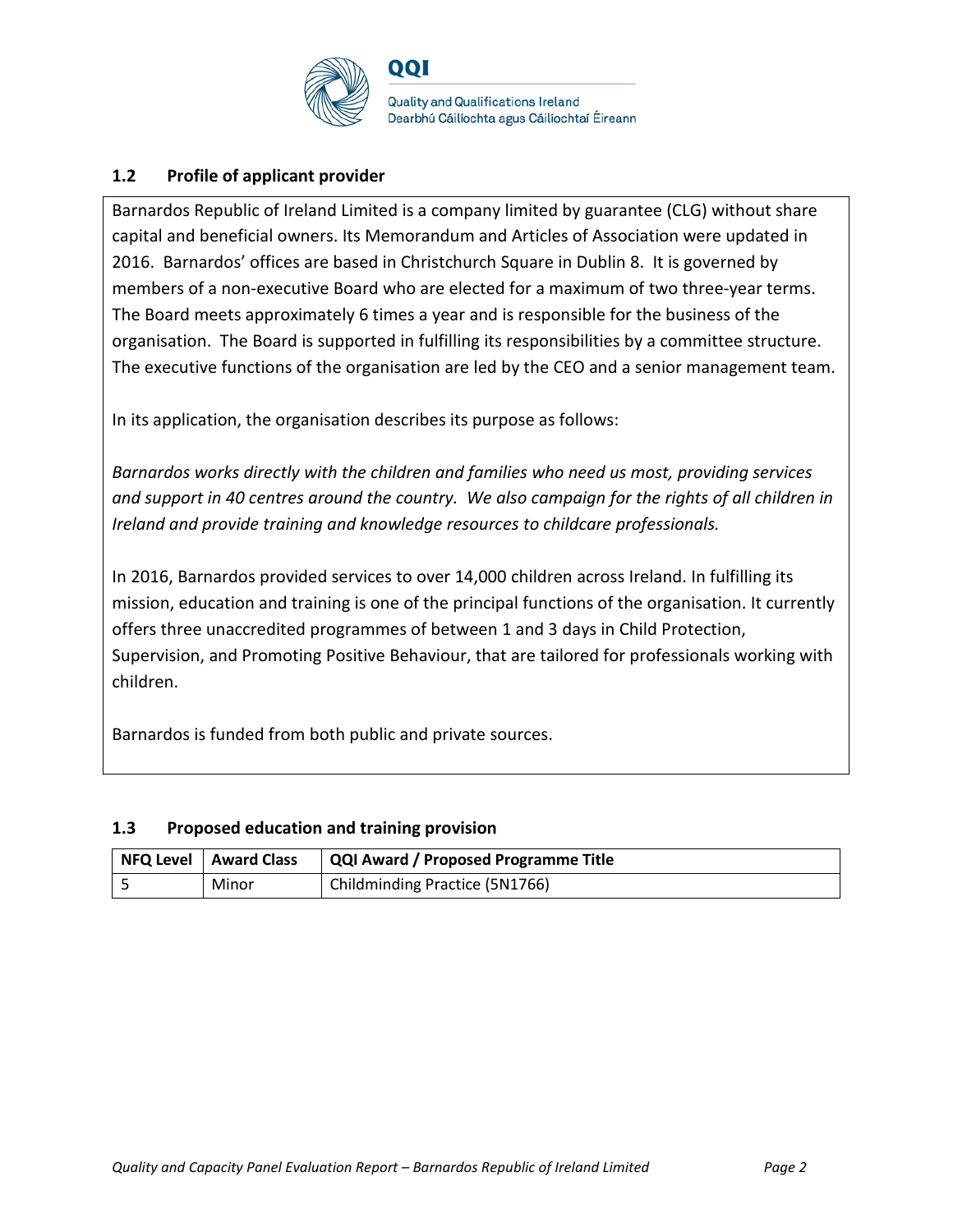

# **Part 2 The Quality and Capacity Panel Membership**

| <b>Name</b>            | Role of panel member         | Organisation                                           |
|------------------------|------------------------------|--------------------------------------------------------|
| Ms Naomi Jackson       | Chair                        | Dean of Academic Affairs, CCT College<br><b>Dublin</b> |
| Mr John Burns          | Learner Representative       |                                                        |
| Ms Anne Higgins        | QA Expert                    | Galway and Roscommon ETB (GRETB)                       |
| <b>Other attendees</b> |                              |                                                        |
| <b>Name</b>            | <b>Role</b>                  | Organisation                                           |
| Dr Trish O'Brien       | <b>Independent Secretary</b> | O'BRIEN / Governance Design                            |

# **Part 3 Findings of the Panel**

#### **3.1 Summary Findings**

In its original findings, the Panel was of the view that the quality assurance policies and procedures, and other supporting information provided by Barnardos, were well-presented and structured. It also considered that the representatives of Barnardos communicated well on the organisation and its objectives, and on how it currently operates and intends developing its education and training provision. The Panel particularly noted the evident desire of the representatives to deliver the proposed programme to a high standard and in the interests of best serving their target learners. However, the Panel's conclusion was that Barnardos was to resubmit its application for access to initial validation of programmes, and in doing so, was to address mandatory and advised changes that are summarised below:

#### *Mandatory changes:*

- o Barnardos is required to review and revise its procedures in the light of its intention to deliver via a blended learning model
- o Barnardos is required to review its governance structures in terms of devising a fit-forpurpose model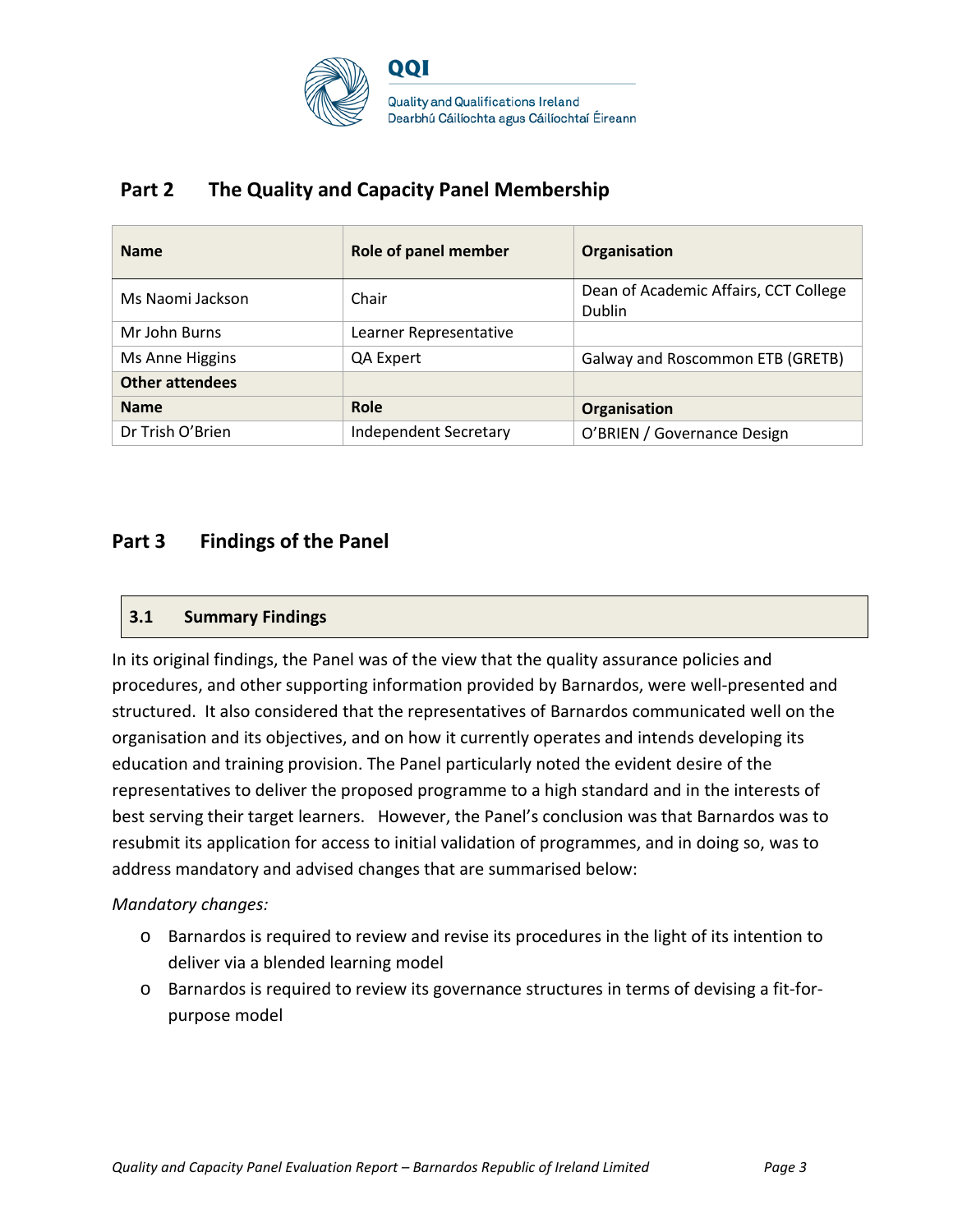

#### *Advised changes:*

- o Barnardos should seek to achieve a balance of detail in its quality assurance policies and procedures
- o Barnardos should resubmit more comprehensive quality assurance documentation
- o Barnardos should review its self-evaluation procedures
- o Barnardos should develop a strategy for engaging with peer education and training organisations.

Following a review of Barnardos resubmitted application and a meeting with representatives of Barnardos that focussed on the mandatory and advised changes made, the Quality and Capacity Evaluation Panel is satisfied that Barnardos has substantively addressed these mandatory and advised changes. It has, however, identified a series of advised changes throughout this report that it considers could further strengthen the QA Manual of Barnardos. These are summarised in section 6.2.

#### **3.2 Recommendation of the Panel to the Approvals and Reviews Committee of QQI**

The Panel is recommending to the QQI Approval and Reviews Committee that it approves the draft quality assurance procedures of Barnardos. Subject to the agreement of the Approval and Reviews Committee to this recommendation, Barnardos will be eligible to proceed to Stage 2 of the access to initial validation of programmes process.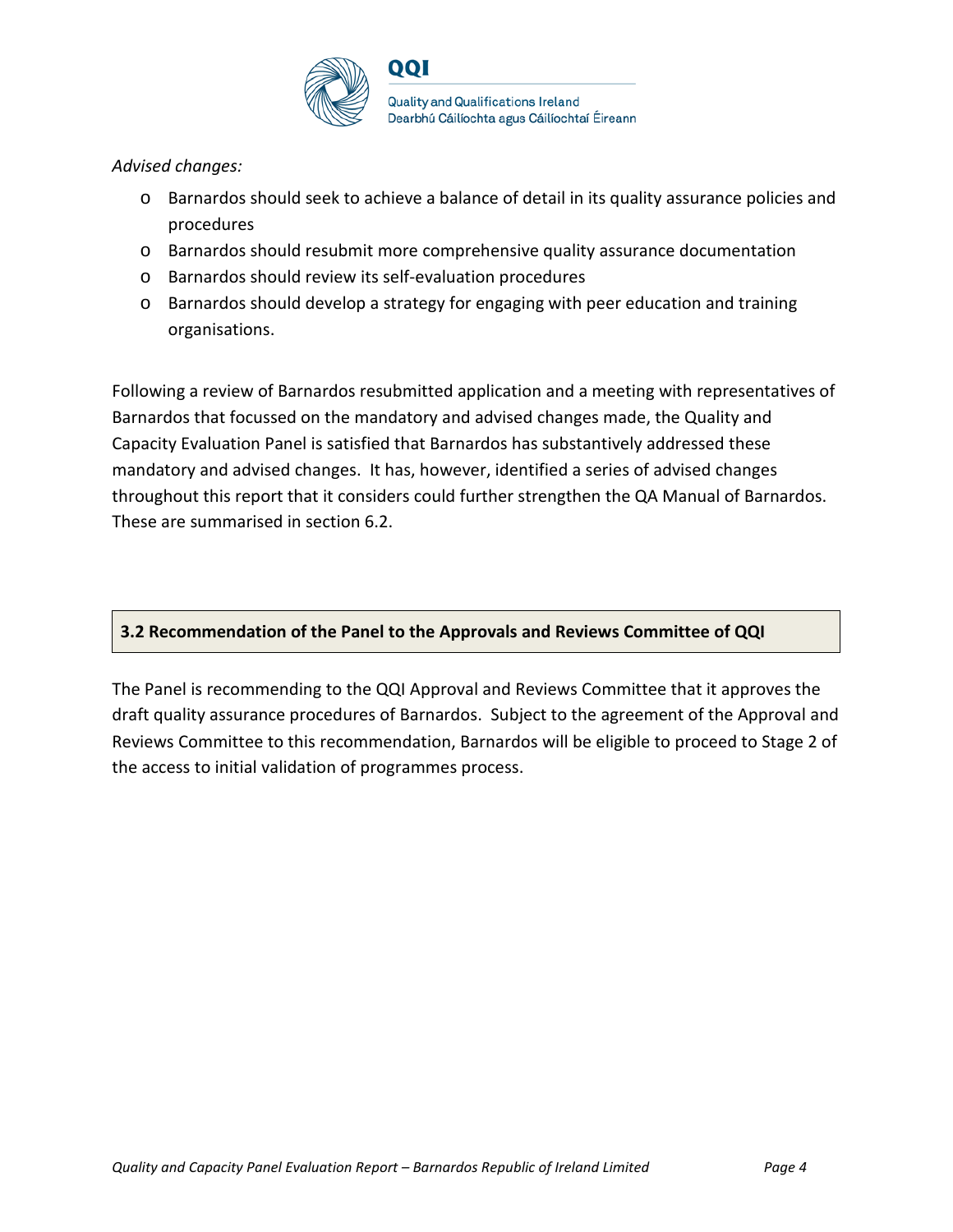

# **Part 4 Evaluation of the capacity of the applicant to provide quality education and training to learners**

#### **4.1 Legal and compliance requirements:**

- *4.1.1(a)* **Criterion***: Is the applicant an established Legal Entity who has Education and/or Training as a Principal Function?*
- *4.1.2(a)* **Criterion***: Is the legal entity established in the European Union and does it have a substantial presence in Ireland?*
- 4.1.3(a) **Criterion:** *Are any dependencies, collaborations, obligations, parent organisations, and subsidiaries clearly specified?*
- *4.1.4(a)* **Criterion***: Are any third-party relationships and partnerships compatible with the scope of access sought?*
- 4.1.5(a) **Criterion:** *Are the applicable regulations and legislation complied with in all jurisdictions where it operates?*
- 4.1.6(a) **Criterion:** *Is the applicant in good standing in the qualifications systems and education and training systems in any countries where it operates (or where its parents or subsidiaries operate) or enrols learners, or where it has arrangements with awarding bodies, quality assurance agencies, qualifications authorities, ministries of education and training, professional bodies and regulators.*

#### **Findings of the original access to initial validation of programmes meeting – August 2017**

Barnardos has addressed the criteria above in its application form, providing evidence of its legal status as a company limited by guarantee and registered in Ireland. It has confirmed its compliance with applicable legislation and regulations. Barnardos has not provided accredited qualifications to date and there is no evidence that it is not in good standing with the education and training community in the context of its non-accredited provision. The Panel is satisfied that these criteria have been met.

#### **Findings of the second access to initial validation of programmes meeting – May 2018**

The findings above stand.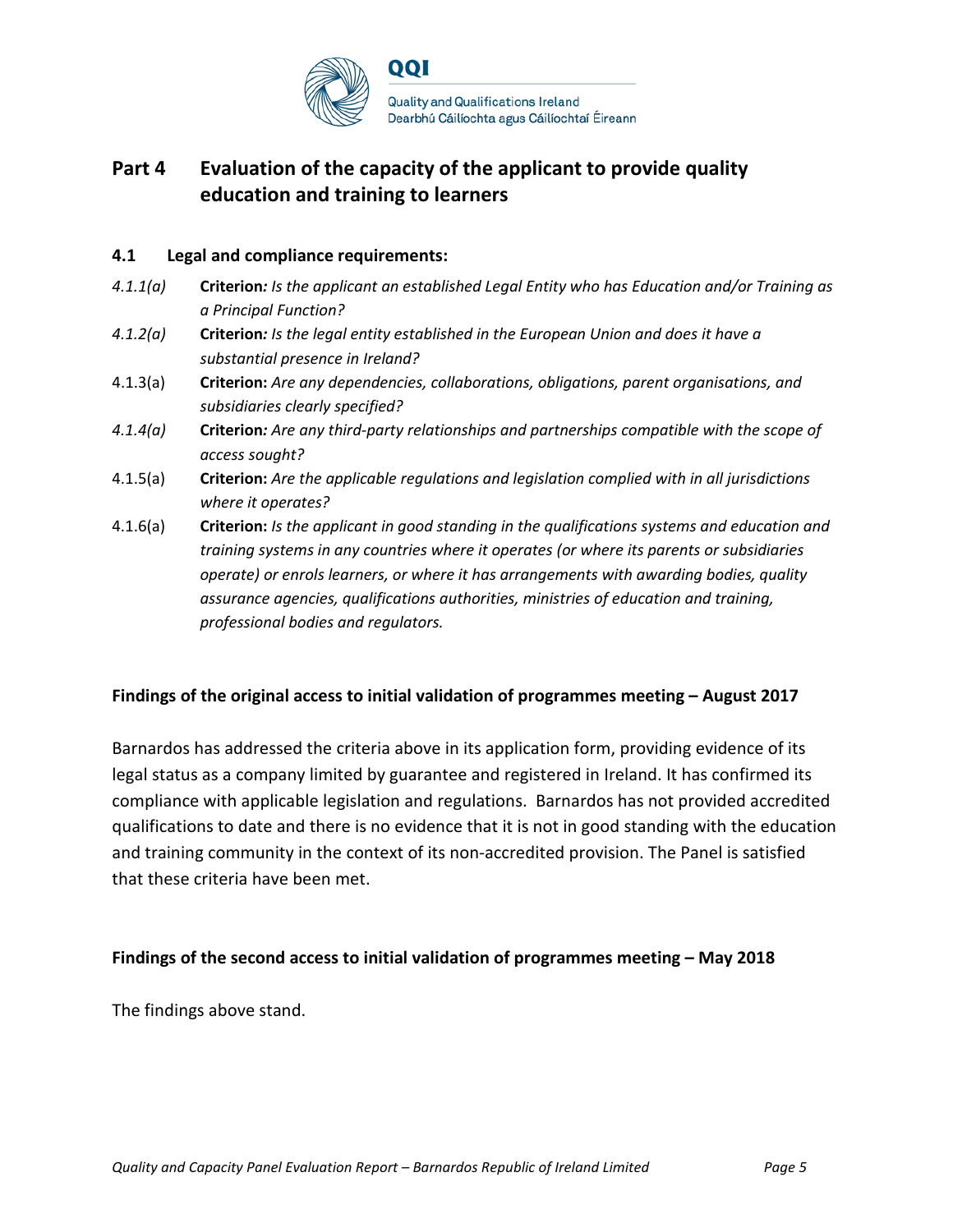

#### **4.2 Resource, governance and structural requirements:**

- 4.2.1(a) **Criterion:** *Does the applicant have a sufficient resource base and is it stable and in good financial standing?*
- 4.2.2(a) **Criterion:** *Does the applicant have a reasonable business case for sustainable provision?*
- 4.2.3(a) **Criterion:** *Are fit-for-purpose governance, management and decision-making structures in place?*
- 4.2.4(a) **Criterion:** *Are there arrangements in place for providing required information to QQI?*

#### **Findings of the original access to initial validation of programmes meeting – August 2017**

Barnardos is funded from both private and public sources. It submitted an up-to-date tax clearance certificate. The organisation has confirmed that it has sufficient resources to deliver the Childcare Practice programme it is proposing to offer. It has also provided a reasonable business case, based on analysis, for the market available to engage with its proposed programme. The provision of qualifications in this area is also being actively supported by government policy.

Barnardos has proposed a governance structure for the oversight of its quality management. The Panel has placed as a condition the revision of this governance structure, as is discussed in sections 3.2 above and Part 5 (section 1) below.

In section 8.1.1 of its *Training Quality Assurance Manual*, Barnardos confirms that it has expanded and customised its CRM system to support QQI data reporting and to further inform its internal analysis and decision-making.

The Panel has placed a condition on the governance structure put forward by Barnardos. The details regarding same are available in section 3.2 above and in Part 5 (section 1). The Panel is therefore not satisfied that condition 4.2 has been met.

#### **Findings of the second access to initial validation of programmes meeting – May 2018**

The original findings of the Panel on Barnardos resources and business case, and on its arrangements for providing required information to QQI stand. Having reviewed Barnardos resubmitted governance structure and documentation and discussed this with Barnardos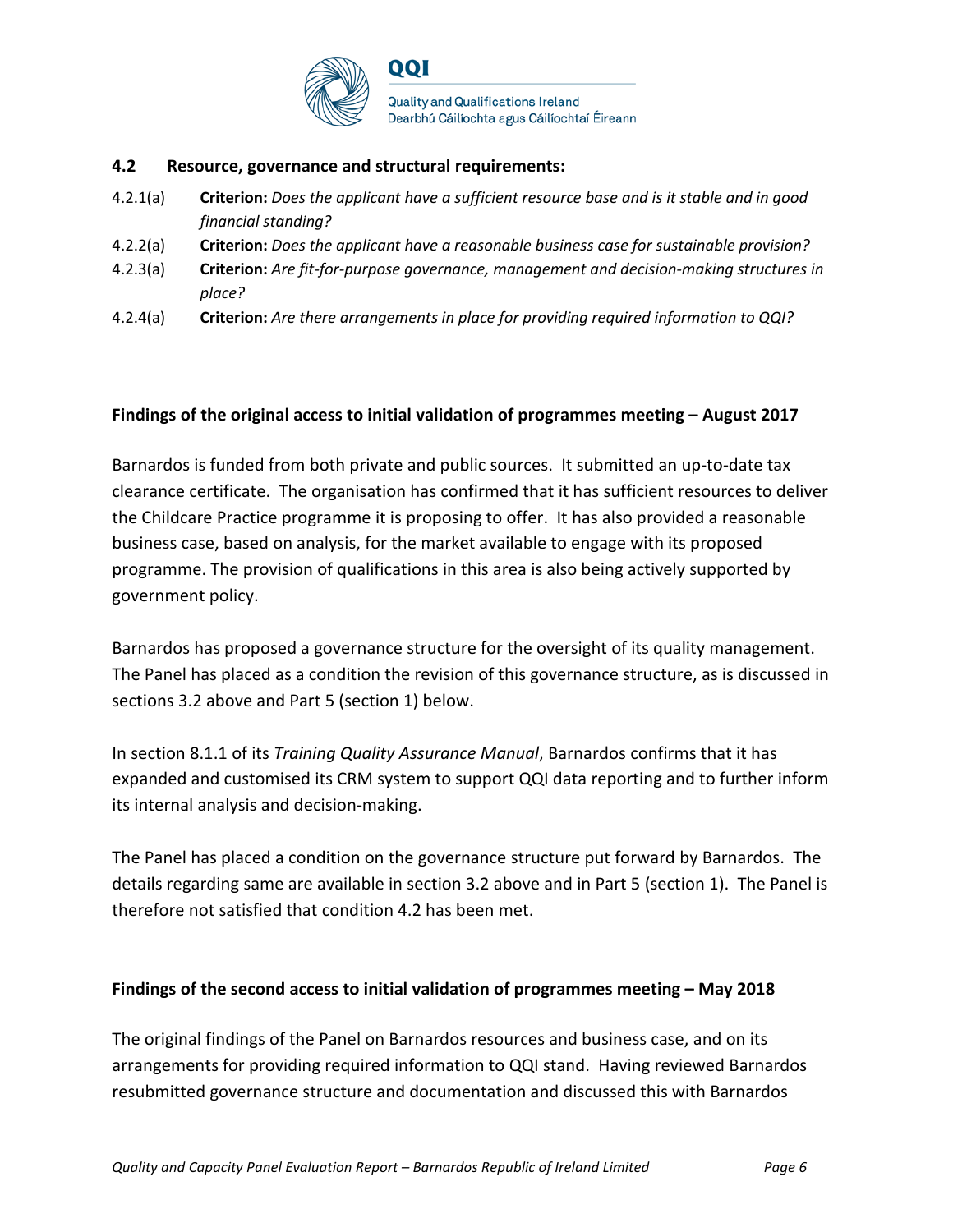

during the review meeting, the Panel is now satisfied that criterion 4.2.3(a) has been met. It has, however, identified some advised changes to Barnardos in this area to further strengthen its governance model.

#### **4.3 Programme development and provision requirements:**

- 4.3.1(a) **Criterion:** *Does the applicant have experience and a track record in providing education and training programmes?*
- 4.3.2(a) **Criterion:** *Does the applicant have a fit-for-purpose and stable complement of education and training staff?*
- 4.3.3(a) **Criterion:** *Does the applicant have the capacity to comply with the standard conditions for validation specified in Section 45(3) of the Qualifications and Quality Assurance (Education and Training) Act (2012) (the Act)?*
- 4.3.4(a) **Criterion:** *Does the applicant have the fit-for-purpose premises, facilities and resources to meet the requirements of the provision proposed in place?*
- 4.3.5(a) **Criterion:** *Are there access, transfer and progression arrangements that meet QQI's criteria for approval in place?*
- 4.3.6(a) **Criterion:** *Are structures and resources to underpin fair and consistent assessment of learners in place?*
- 4.3.7(a) **Criterion:** *Are arrangements for the protection of enrolled learners to meet the statutory obligations in place (where applicable)?*

#### **Findings of the original access to initial validation of programmes meeting – August 2017**

Barnardos has experience of providing unaccredited programmes of between 1 and 3 days and has established a training team, which has in turn recruited significant external training resources, to undertake these programmes, and to provide other tailored trainings and public events. In this regard, Barnardos is considered to have both a relevant track-record and adequate human and other resources. The representatives at the Panel meeting also articulated that they are aware of their protection of enrolled learners' responsibilities and that the return of funds to learners option is currently favoured. Section 3.4 of the *Training Quality Assurance Manual* sets out Barnardos' Learner Admissions, progression and recognition policy; this includes its monitoring of learner progression and completion rates and its provision of information for learners on progression opportunities. Section 6 of the *Training Quality Assurance Manual* describes Barnardos' assessment policies and procedures.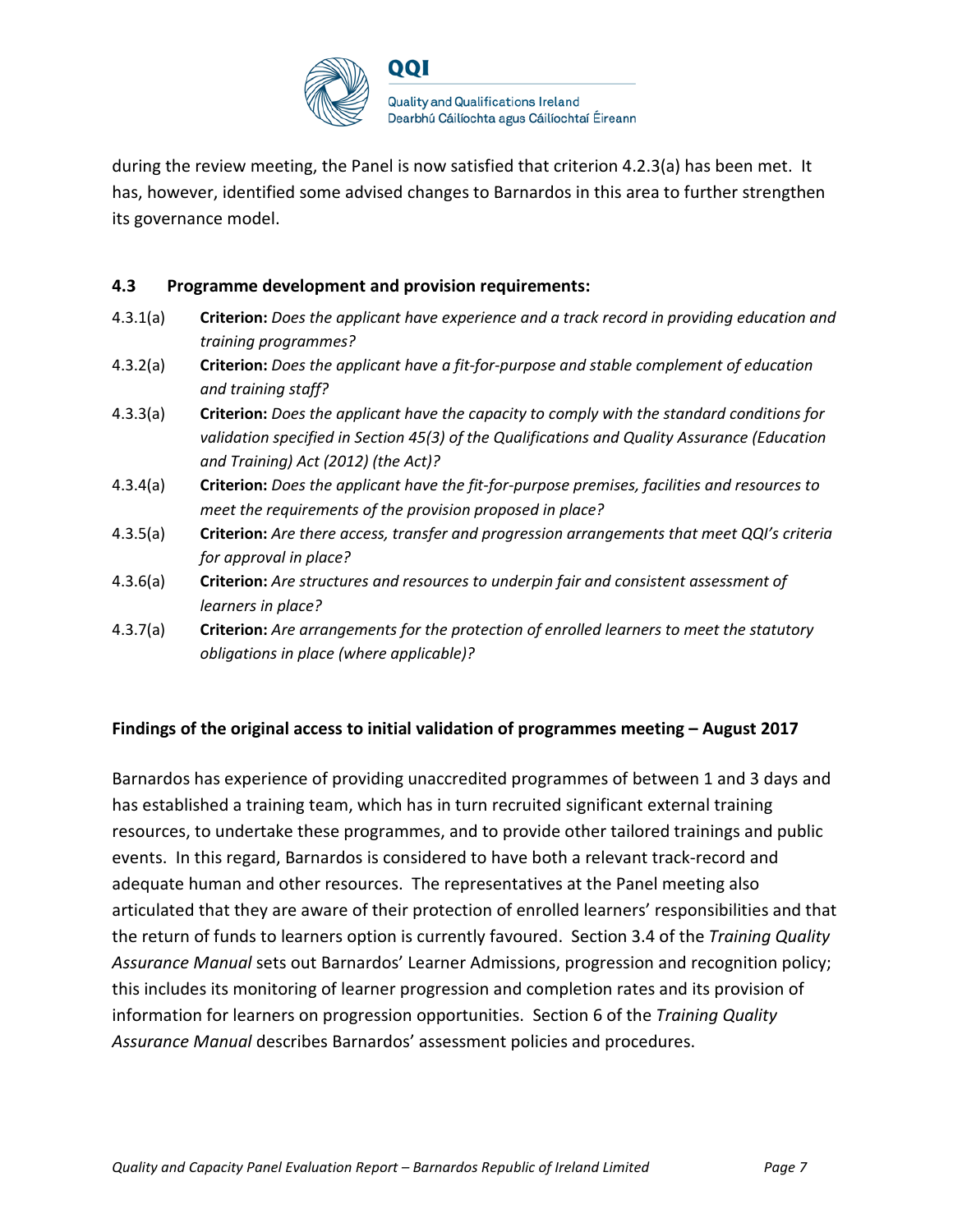

As is elaborated under the conditions section (3.2), the Panel has stated its concerns regarding the adequate representation of a blended learning environment in the policies and procedures of Barnardos. This extends to how assessment is quality assured in this context. Therefore, whilst assessment structures and resources are described in its documentation, the Panel is of the view that these are not fully fit-for-purpose. Criterion 4.3.6(a) has therefore not been met.

#### **Findings of the second access to initial validation of programmes meeting – May 2018**

The Panel spent a significant portion of the second meeting with Barnardos referring to its documentation on blended learning and discussing the implementation of its procedures. The Panel is now satisfied that criterion 4.3.6(a) has been met. It has, however, identified some advised changes to Barnardos to further strengthen its documentation of how it manages its blended learning environment.

## **4.4 Evaluation of capacity to provide the proposed education and training provision - Overall finding:**

The Panel is now confident that Barnardos has addressed its mandatory and advised changes sufficiently for it to endorse the capacity of Barnardos to provide the proposed education and training provision.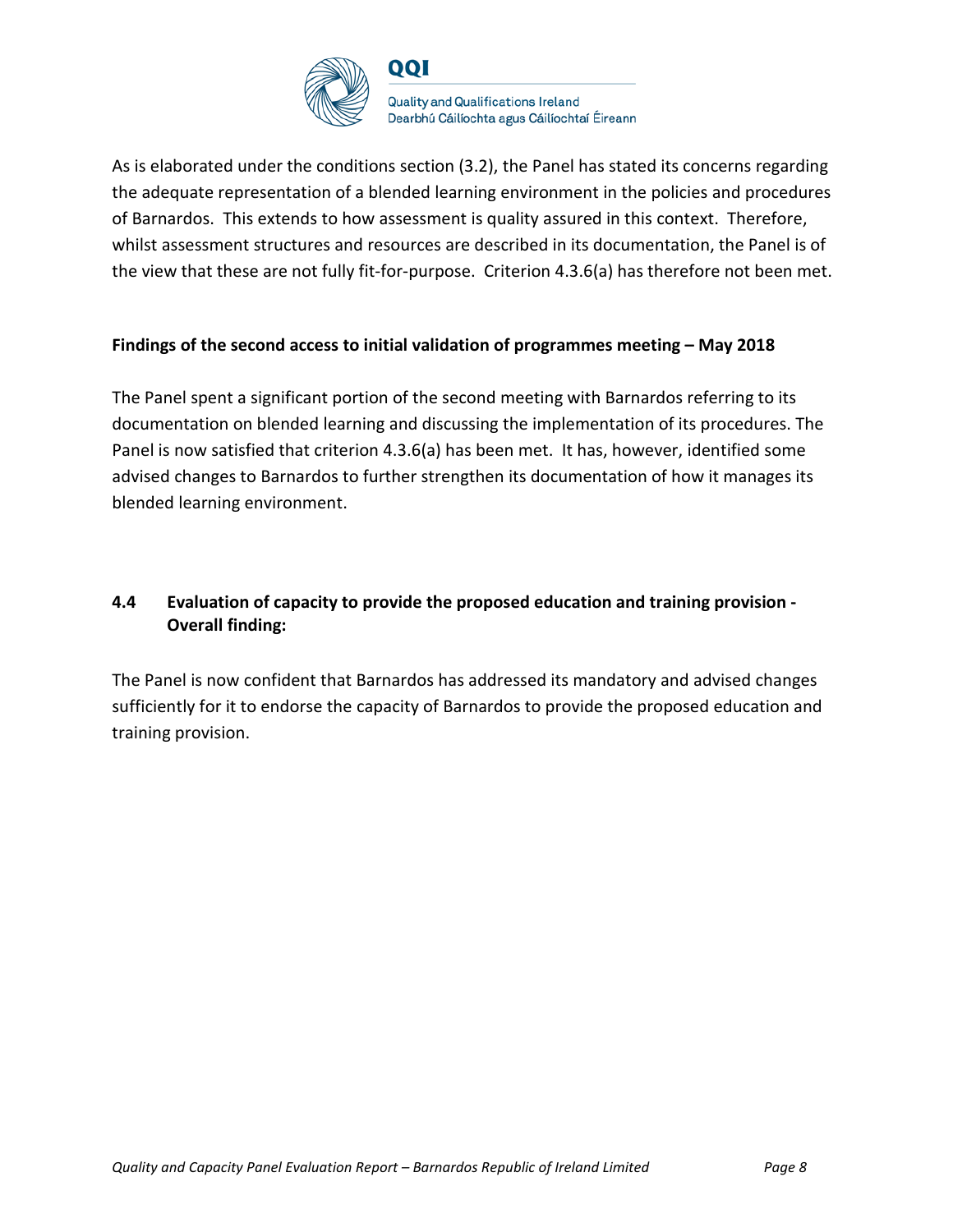

# **Part 5 Evaluation of draft QA Procedures submitted by Barnardos**

*The following is the panel's findings following evaluation of Barnardos quality assurance procedures against QQI's Core Statutory Quality Assurance Guidelines (April 2016). This section of the report follows the structure and referencing of the guidelines. It first identifies the findings of the Panel's original access to initial validation meeting and then sets out its findings for its meeting with Barnardos to review its resubmitted application.* 

#### **1 GOVERNANCE AND MANAGEMENT OF QUALITY**

#### **Findings of the original access to initial validation of programmes meeting – August 2017**

Barnardos has a broad remit in its provision of services and supports to children and families. In carrying out this role, it has developed a comprehensive Board structure which is assisted by several committees with distinct areas of responsibilities. In developing its quality assurance governance structures, the organisation drew from its current corporate governance experience and sought to build a governance model that would accommodate growth in its provision. In doing so, however, it proposed to the Panel a governance structure that was more elaborate than currently warranted and which, when implemented, was likely to prove inefficient for Barnardos. The Panel noted that the governance system proposed was not always reflected in the quality assurance policies and procedures; instead, in certain procedures, executive decision-making by individuals was apparent in areas where governance involvement would be expected. It has also noted that within the structure proposed there is a discrepancy in some cases between the apparent seniority of the governance unit and its associated decision-making role and membership.

To support the organisation in its intended delivery of accredited programmes, the Panel is requiring Barnardos to revisit its governance and quality management structures from the perspectives of proportionality, efficiency, role, and membership. Where there are any opportunities to leverage the current corporate governance structures to underpin the governance and management of quality, for example in the area of risk, this is also encouraged.

#### **Findings of the second access to initial validation of programmes meeting – May 2018**

Having reflected on the governance structure originally submitted to the Panel, Barnardos was similarly of the view that it was overly elaborate in the context of its intended provision. As a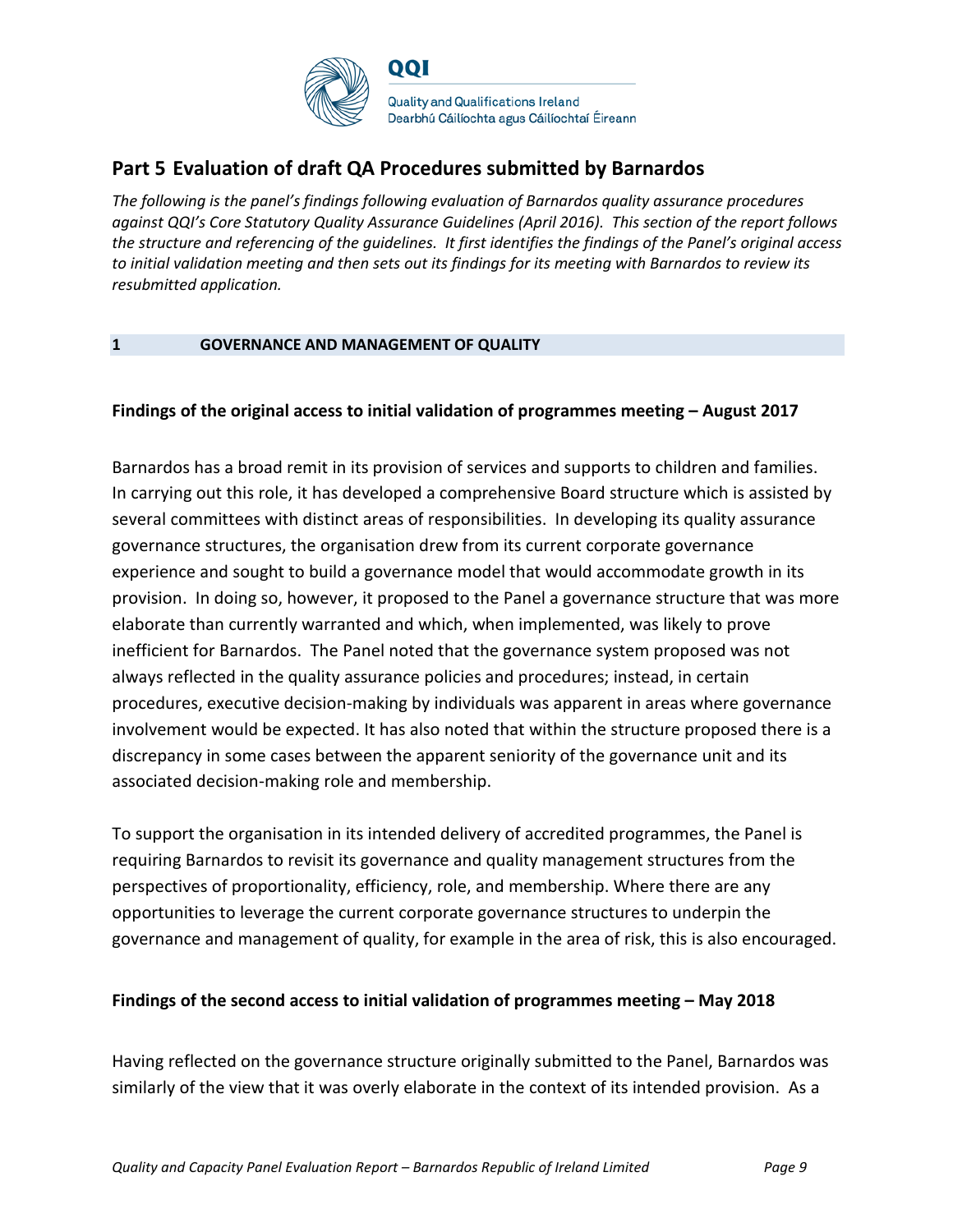

**Quality and Qualifications Ireland** Dearbhú Cáilíochta agus Cáilíochtaí Éireann

result, it has sought to streamline its governance and to reduce the duplication of membership. As part of its restructuring the Academic Governance Committee (AGC) now reports to a Services Sub-Committee which in turn reports directly to the Board of Directors. The Services Sub-Committee includes members of the Board of Directors and was described as providing challenge to the AGC where required, and for the purpose of maintaining quality standards.

The positioning of the AGC on an organisational governance diagram provided by Barnardos led the Panel to question whether the AGC was conceived as a relatively low-level unit of governance without appropriate decision-making authority or direct access to the Board of Directors. The representatives from Barnardos assured the Panel that this was a misunderstanding based on the diagram presented and did not reflect the seniority of the AGC. Whilst the Panel supported the reduced governance structure proposed by Barnardos, it emphasised the importance of full clarity regarding where academic decision-making and authority is situated. Barnardos is therefore advised to review its terms of reference for both the AGC and the Services Sub-Committee to ensure that the decision-making relationship between the two, and with the Board of Directors, is fully elaborated for an internal and external audience. The Panel also identified for Barnardos an error in its QA Manual regarding the Chair of the AGC (p.153), which needs to be rectified.

In response to the previous advice of the Panel to leverage its existing corporate governance structures to support its governance of FET, Barnardos clarified that risk associated with education and training is now being addressed by the Audit and Risk Sub-Committee.

#### **2 DOCUMENTED APPROACH TO QUALITY ASSURANCE**

#### **Findings of the original access to initial validation of programmes meeting – August 2017**

QQI's *Core Statutory QA Guidelines* associate the 'documented approach to quality assurance' with decisions made by the provider regarding how procedures are developed; the types of information they will contain; and how appropriate they are to their environment and context. The guidelines also expect a comprehensive approach to documentation, with responsibilities and accountability clearly identified.

The Panel was impressed with the presentation and structure of the quality assurance policies and procedures submitted by Barnardos. The Panel also noted that the representatives of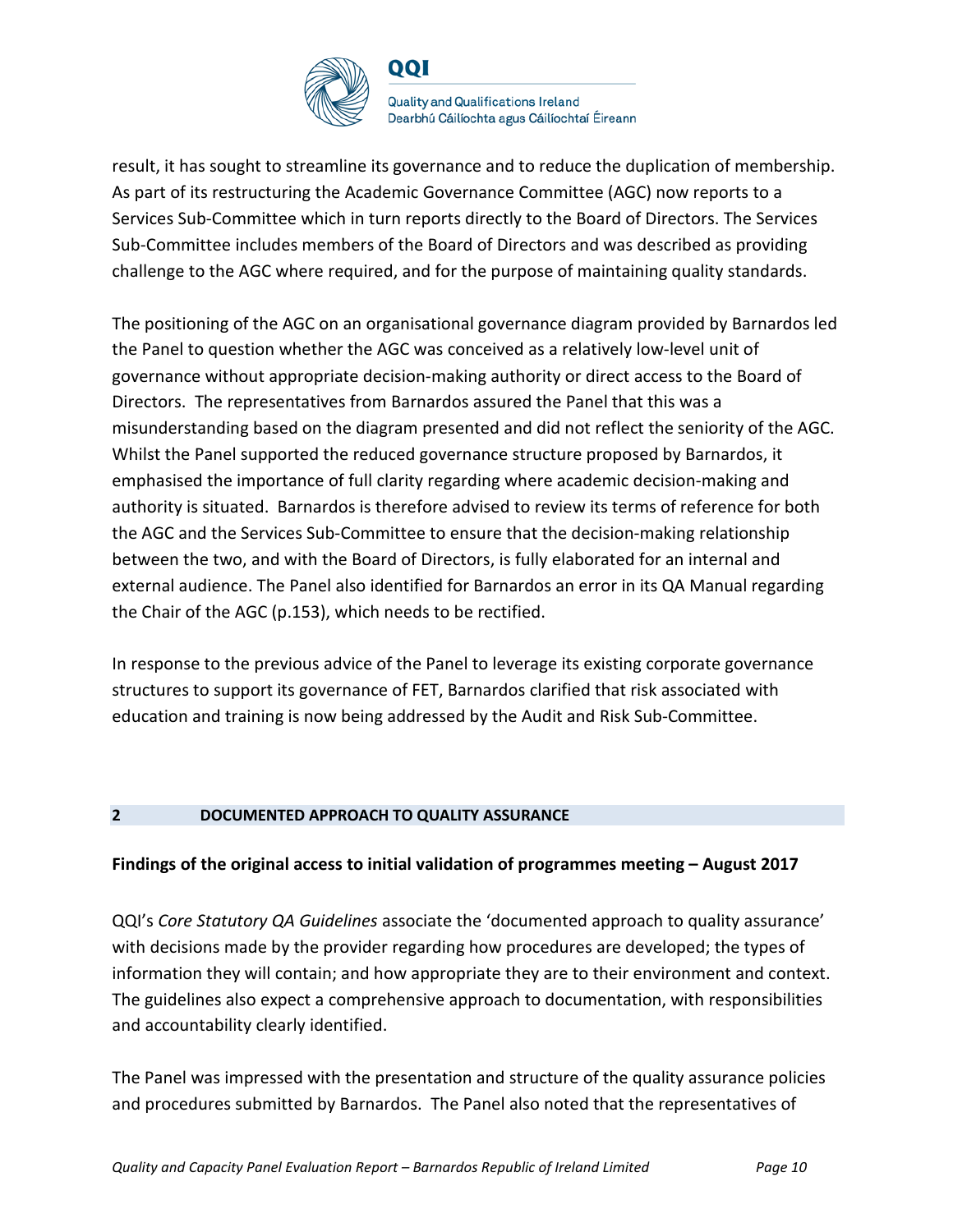

Barnardos who attended the Panel meeting, had engaged with the formulation of the quality assurance policies and procedures and displayed ownership of the documentation.

However, the Panel noted an unevenness to the documentation provided in terms of the level of detail included across the policies and procedures. It identified a lack of consistency in the representation of roles and responsibilities associated with individual procedures. It also noted specific procedures that were not as clearly set out in documentation as they might be; despite the fact that the representatives in attendance were generally able to complete the picture for the Panel members when requested. During the Panel meeting, examples of documents identified as lacking in detail, were the inclusion policy, the complaints, appeals and extensions procedures, and tutor recruitment requirements.

The Panel also had significant concerns regarding the representation of a quality assured environment for blended learning, which led to its condition in this area. This is elaborated further in the sections below.

#### **Findings of the second access to initial validation of programmes meeting – May 2018**

Overall the Panel considered that the QA procedures of Barnardos better reflected how it manages and implements its quality assurance system. The level of detail had improved and there was more information provided regarding individual roles and responsibilities. However, the Panel also felt that Barnardos' documentation isn't doing justice to 'the lived experience' that its representatives was able to convey to the Panel during the review meeting. It was evident to the Panel from this discussion, as it was during the first meeting, that Barnardos gives detailed and careful attention to assuring a quality environment. The Panel also considered that there are areas remaining in the QA Manual that the staff and learners of Barnardos would benefit if a more stepped-out approach to their documentation was adopted.

The Panel has therefore advised Barnardos to review all of its procedures and to identify and address any areas that would benefit from further elaboration. In doing so, Barnardos should be informed by the advised changes that are identified in this report and implement those in a further version of its QA Manual to be made available at the point of its application for validation.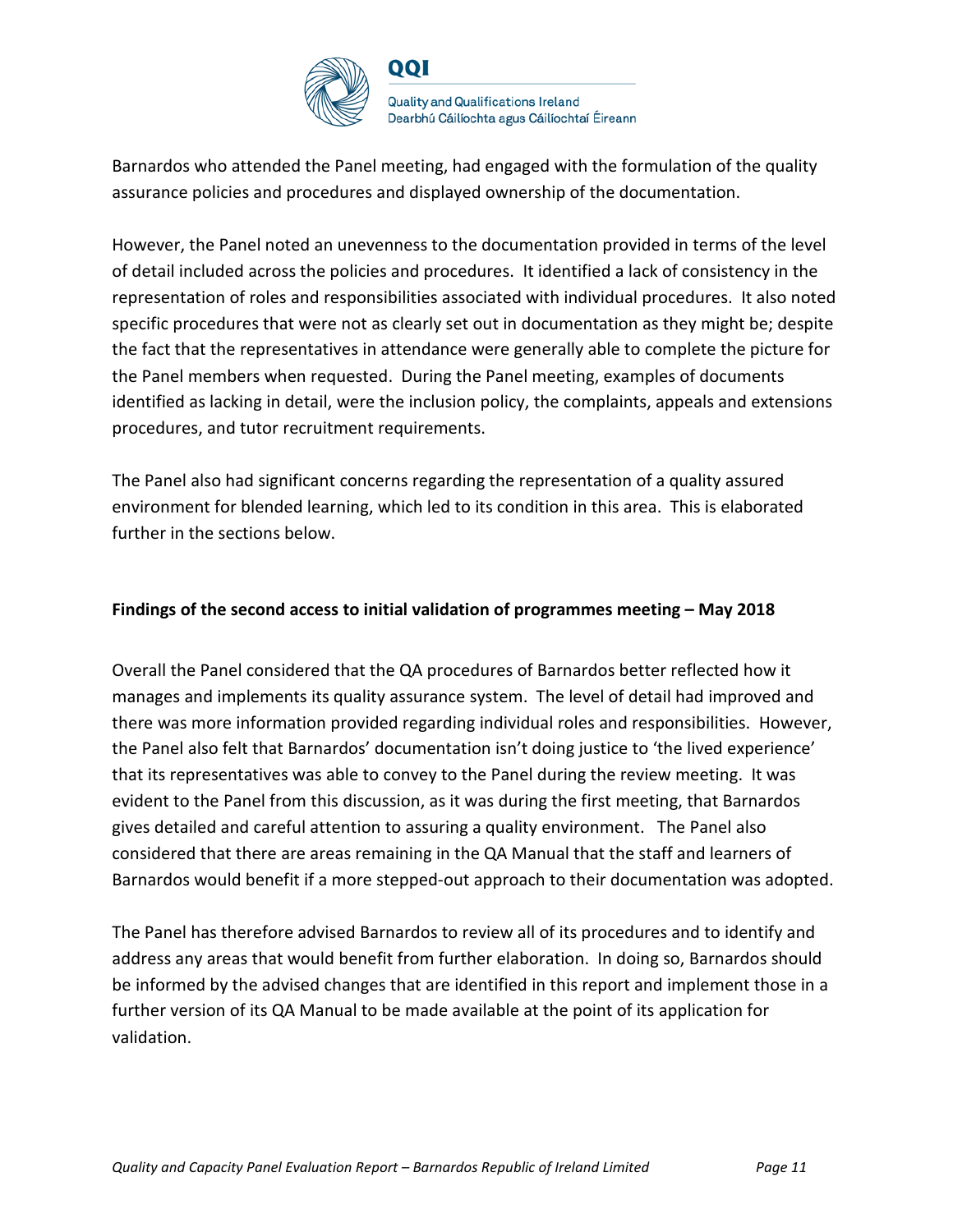

#### **3 PROGRAMMES OF EDUCATION AND TRAINING**

#### **Findings of the original access to initial validation of programmes meeting – August 2017**

The self-evaluation provided by Barnardos, and the representatives that attended the Panel meeting, emphasised that the development of accredited programmes is very much in line with Barnardos' *Strategic Plan 2017-2021*. The quality assurance documentation provided, places emphasis on the organisation's commitment to continuous improvement through the ongoing review of its programmes and their delivery. It also displays knowledge of QQI's procedures governing validation.

The procedures provided by Barnardos identified how proposals for new programme development would be managed and governed. However, this is an area in which the overlyelaborate nature of the governance structure was particularly apparent when applied. The *Programme Monitoring and Review* procedure provided by Barnardos (3.3) is one of the procedures that signalled the organisation's intent to provide oversight of other centres providing validated programmes. The scope of the Quality and Capacity Panel's meeting with Barnardos was clarified at the outset and was restricted to the delivery of programmes from Christchurch Square. This, and any related procedures, will require amendment as a result.

Kirkpatrick (2017) is referred to in the *Programme Monitoring and Review* procedure but is not followed through as a model of self-evaluation in section 11. The Panel has recommended that Barnardos gives further consideration to what model of self-evaluation it wishes to implement and that it does so consistently across its documentation. Finally, in the same procedure, reference is made to decision-making around programme modifications. The Panel suggests that Barnardos needs to review the parameters around programme revisions that are detailed in QQI's *Policies and Criteria for Programme Validation* (2016) and to include approval of programme modifications as a function of its governance structure.

#### **Findings of the second access to initial validation of programmes meeting – May 2018**

The simpler governance structure that is discussed in section 1 has reduced the level of governance required for Barnardos' programmes. Barnardos also clarified in its reapplication that its focus is on delivery in one location only and so delivery from multiple centres was not a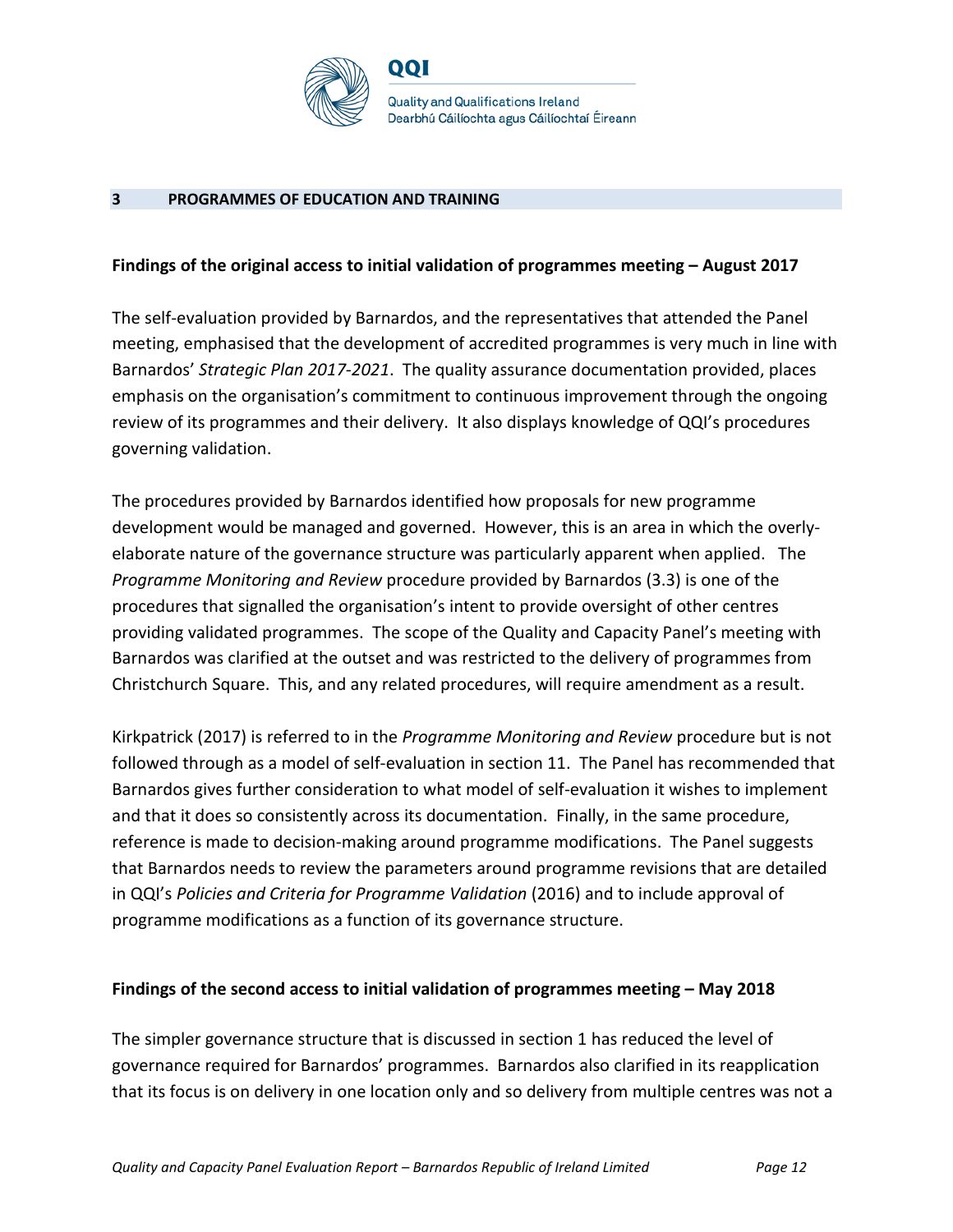

**Quality and Qualifications Ireland** Dearbhú Cáilíochta agus Cáilíochtaí Éireann

concern for the Panel. In line with the Panel's previous findings, Barnardos compared its procedures with the QA Guidelines for Blended Learning Programmes (QQI, 2018). Having made this comparison Barnardos focussed primarily on how it could ensure that its programme design, learning outcomes, and teaching learning and assessment could better align in a blended learning context. It has sought to reflect this focus in its updated QA Manual.

In terms of how its programmes are developed and tested, Barnardos discussed with the Panel the important role of the Programme Development Team and how it designs programmes in conjunction with Innovate (a company that is providing hosting and technical support for Barnardos' use of Moodle). Feedback is then sought internally amongst experienced practitioners and a subject-matter expert also provides advice on programme content. In this way, an incremental and collaborative approach is taken to testing programme content and its suitability to a blended learning format.

In terms of programme modifications, Barnardos has updated its documentation in this area and has included programme amendments as a governance responsibility.

In discussion with the representatives of Barnardos, and in reviewing its documentation, the Panel considered that Barnardos had progressed in its understanding and articulation of how programmes of education and training are quality assured in a blended learning context. It advised, however, that the thorough programme testing and quality checks that it carries out could be further detailed in its QA Manual; including named responsibility for ensuring that this quality testing and checking is implemented.

#### **4 STAFF RECRUITMENT, MANAGEMENT, AND DEVELOPMENT**

#### **Findings of the original access to initial validation of programmes meeting – August 2017**

The Panel noted the detailed policies and procedures submitted by Barnardos to underpin its staff recruitment, management, and development processes. This approach was further elaborated upon by the representatives of Barnardos during the Panel meeting discussion. Particular strengths include the comprehensive approach to induction provided to all staff to ensure that they understand their roles within the context of the strategy of Barnardos. There's also little doubt that the organisation applies a very high-quality recruitment, appointment and staff support system.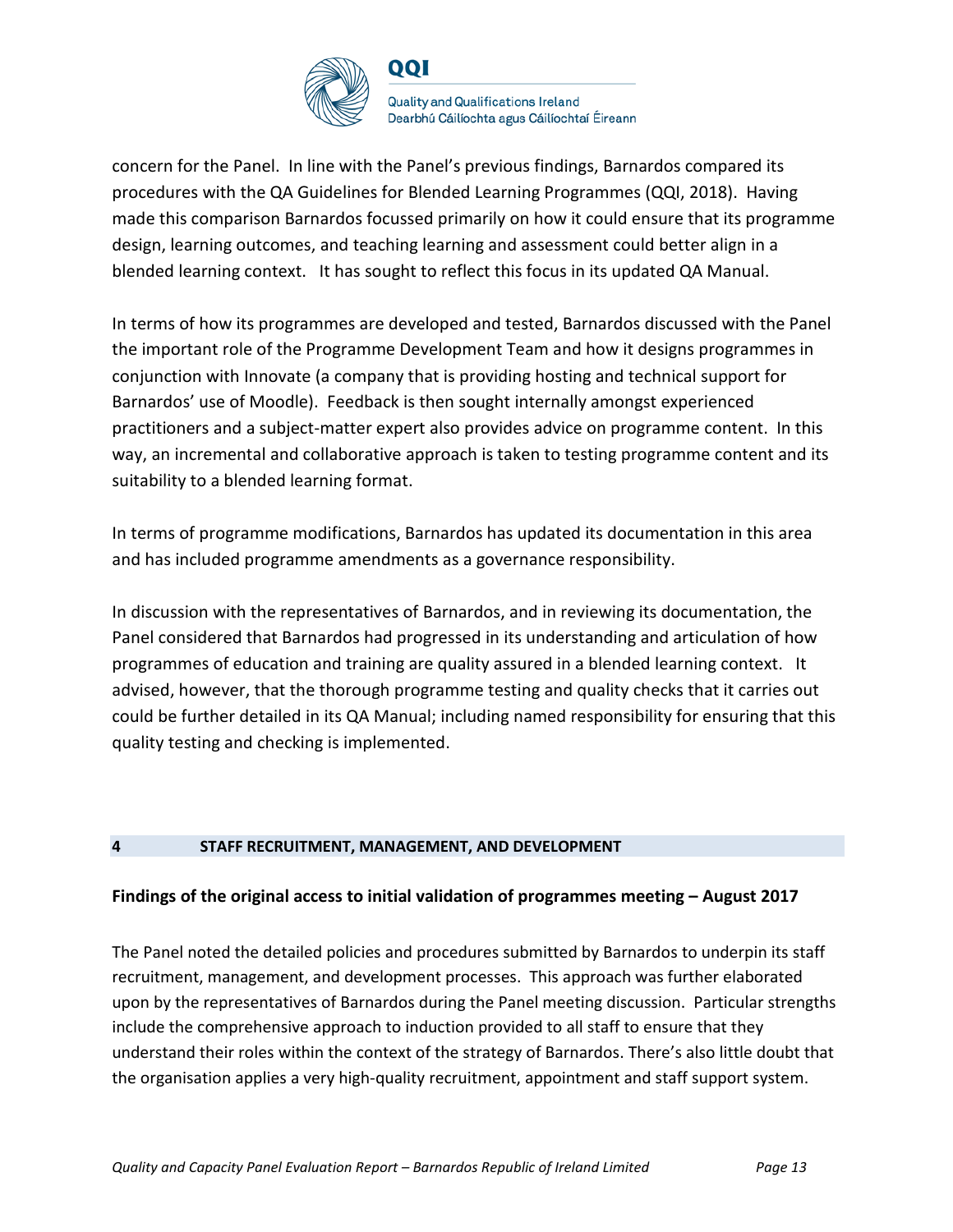

QQI

**Quality and Qualifications Ireland** Dearbhú Cáilíochta agus Cáilíochtaí Éireann

Some areas worthy of further attention and development were discussed during the Panel meeting. In terms of the recruitment of tutors, requirements with respect to qualifications and experience could be clarified and teased out further. The area of continuous professional development was also discussed. In the first instance, the Panel noted that the Director of HR & Engagement will be playing the role of registrar. Whilst this doesn't present a difficulty in principle, it does point to the need for planned supports for this individual to incorporate these responsibilities into her existing role profile. Continuous professional development for tutors, particularly in pedagogy and in delivery within a blended learning context, is another area that was highlighted for further consideration.

#### **Findings of the second access to initial validation of programmes meeting – May 2018**

The Panel continued to be impressed by the staff recruitment, management and development processes and procedures of Barnardos and acknowledged the additional information provided in its QA Manual. As noted above, the Panel wished to see further information regarding CPD in the revised QA procedures of Barnardos. In its discussion with the Panel, Barnardos further elaborated on the ongoing training and support that is provided to tutors post their recruitment. In addition to individual supports provided, tutor meetings are used as a source of collective support. Tutors also complete a self-reflection element to assist them in identifying their own areas of strength and weakness.

The Panel encourages Barnardos as part of its next stage of development to document a tailored approach to tutor CPD in the context of blended learning.

#### **5 TEACHING AND LEARNING**

#### **Findings of the original access to initial validation of programmes meeting – August 2017**

It is evident that Barnardos has gathered extensive experience in the delivery of its unaccredited training programmes; including subject-matter and delivery expertise. In doing so, it has developed a range of mechanisms to systematically support the administration, delivery, and continuous development of these programmes. The representatives attending the Panel meeting also conveyed a significant interest and wish to provide a suitable and quality assured teaching and learning environment. It is also important to note that Barnardos' Learning and Development Service has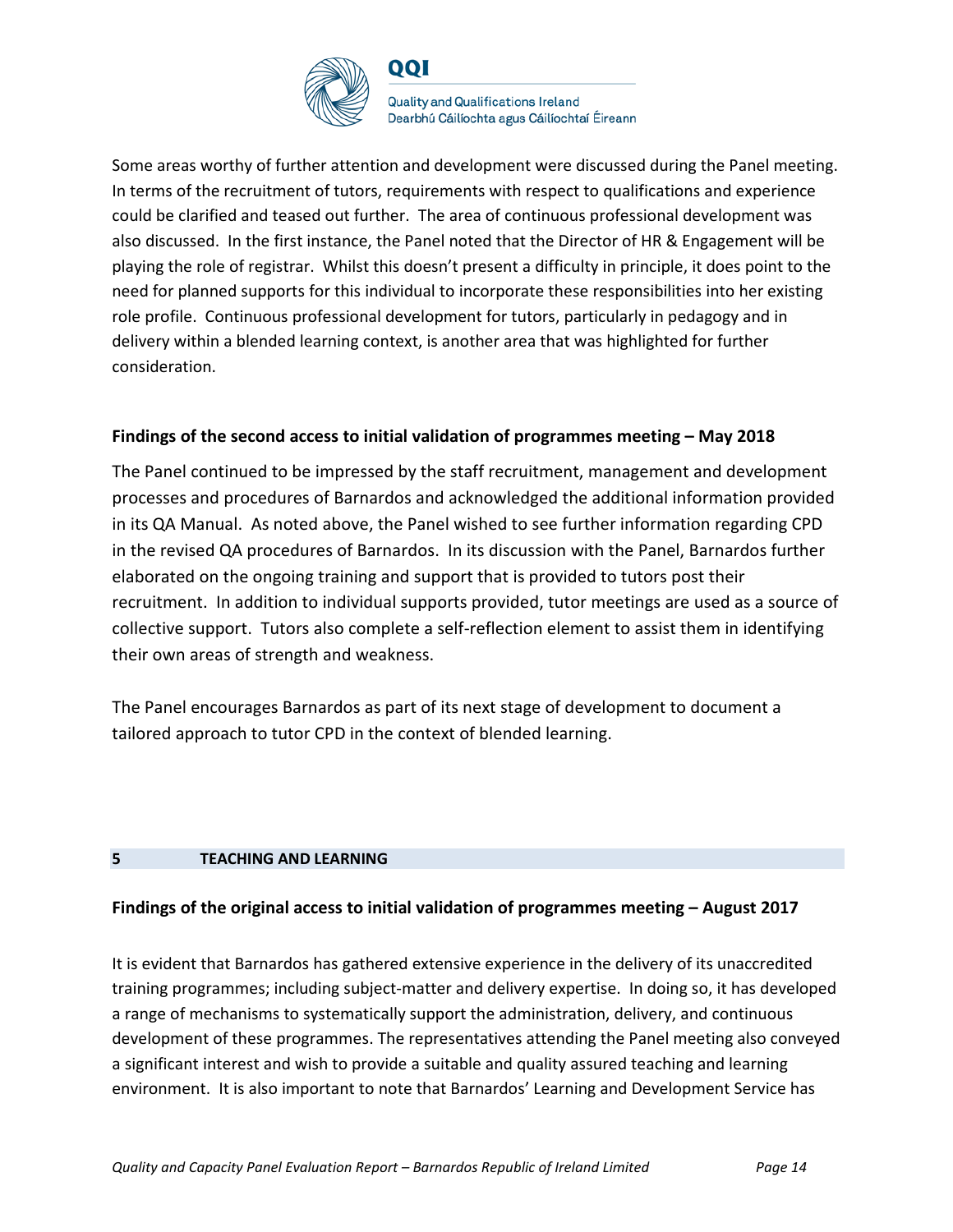

developed two e-learning modules that are available via its website.

As noted previously, however, the Panel was not satisfied that the quality assurance policies and procedures of Barnardos, as they currently stand, sufficiently reflect the blended model of teaching and learning that it intends to apply. The adoption of a blended model brings with it a series of required dimensions of quality assurance support for tutors, for learners and for the organisation itself. Tutors will require organisational support but also support in the form of continuous professional development, as referred to in the section above. Learner engagement within a blended learning environment is a further area that requires quality assurance. Mechanisms for doing this, including through data analytics, providing dedicated tutor support, and enabling learners to meet each other, were all articulated by the representatives of Barnardos at the Panel meeting.

The Panel has set as a condition a requirement for Barnardos to further elaborate these and other quality assurance provisions in revised quality assurance procedures and, in doing so, to build upon and adapt the experience and expertise that it has gained in its role as a provider to date.

#### **Findings of the second access to initial validation of programmes meeting – May 2018**

The representatives from Barnardos indicated that they found the original discussion with the Panel to have been extremely helpful in assisting Barnardos to identify how it currently runs its training programmes and how this could be better represented in its QA Manual. As referenced above, in comparing its QA procedures with the QA Guidelines for Blended Learning Programmes (QQI 2018), it also identified programme delivery, including the use of technology and support for learners in this context, as a key area requiring further attention in its procedures. Barnardos has worked to reflect these connections in its revised QA Manual.

The Panel encourages Barnardos as part of its next stage of development to document a Technology Enhanced Learning Strategy.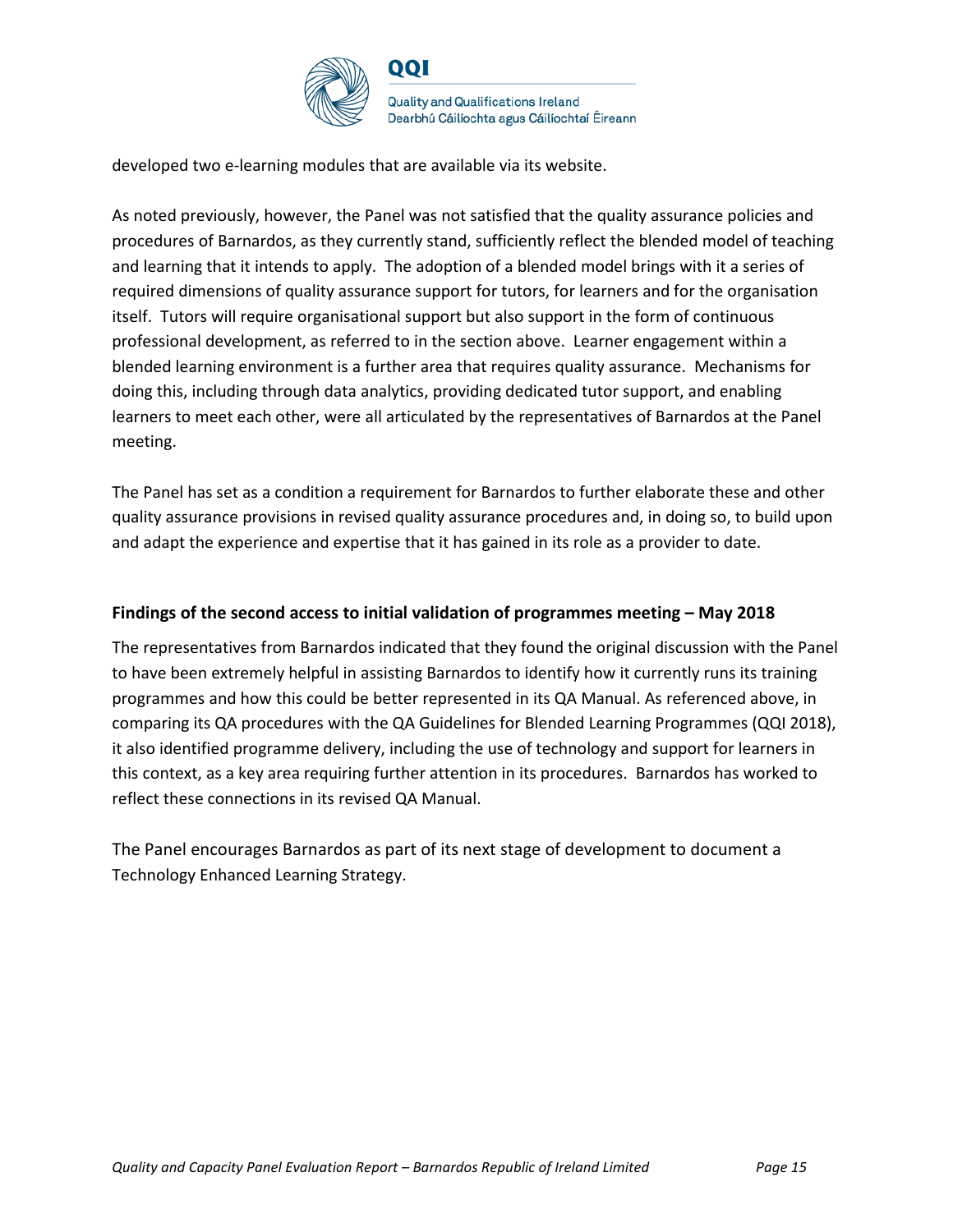

QQI

**Quality and Qualifications Ireland** Dearbhú Cáilíochta agus Cáilíochtaí Éireann

#### **6 ASSESSMENT OF LEARNERS**

#### **Findings of the original access to initial validation of programmes meeting – August 2017**

The Panel noted the assessment policies and procedures submitted by Barnardos. Again, however, this is an area that requires reconsideration by Barnardos when reviewing its policies and procedures in the context of blended learning. The Panel noted the emphasis placed by Barnardos on the importance of an assessment plan in assuring consistency of approach amongst tutors to learner assessment. It also noted the intended provision of assessment information to all learners through the *Learner Information Pack* and the cohesion of communication on assessment coming from the Programme Tutor. The representatives in attendance understood the pre-defined nature of the assessment associated with the minor award for which they wish to seek validation. They also explained their intention to supplement this with tools, such as MCQs, which will not form part of the formal assessment strategy, but which will assist in building learner confidence and familiarising individuals with the virtual learning environment.

The Panel underlined the difficulties that can be experienced in assuring consistency of assessment between tutors and encouraged continued attention to assessment procedures that focus on securing that consistency. It also noted that there are a limited number of External Authenticators/ Examiners who are likely to be comfortable with commenting upon assessment in a blended learning environment. In this regard, it is important that Barnardos considers from the outset the criteria that it will require to be satisfied when engaging an External Authenticator/Examiner.

The Panel notes in its recommendations that Barnardos' appeals procedure requires attention. Reference to the National Appeals Process should be taken out, and the grounds for appeal and the appeal process itself need to be clarified.

#### **Findings of the second access to initial validation of programmes meeting – May 2018**

The comparison of Barnardos QA Manual against the QA Guidelines for Blended Learning Programmes assisted it in addressing the previous observations of the Panel on its assessment procedures. Barnardos discussed how consistency in assessment across tutors is being considered as part of an overall strategy to align programme design, learning outcomes, and assessment with teaching and learning in a blended learning context. It has sought to improve its assessment procedures to reflect this understanding.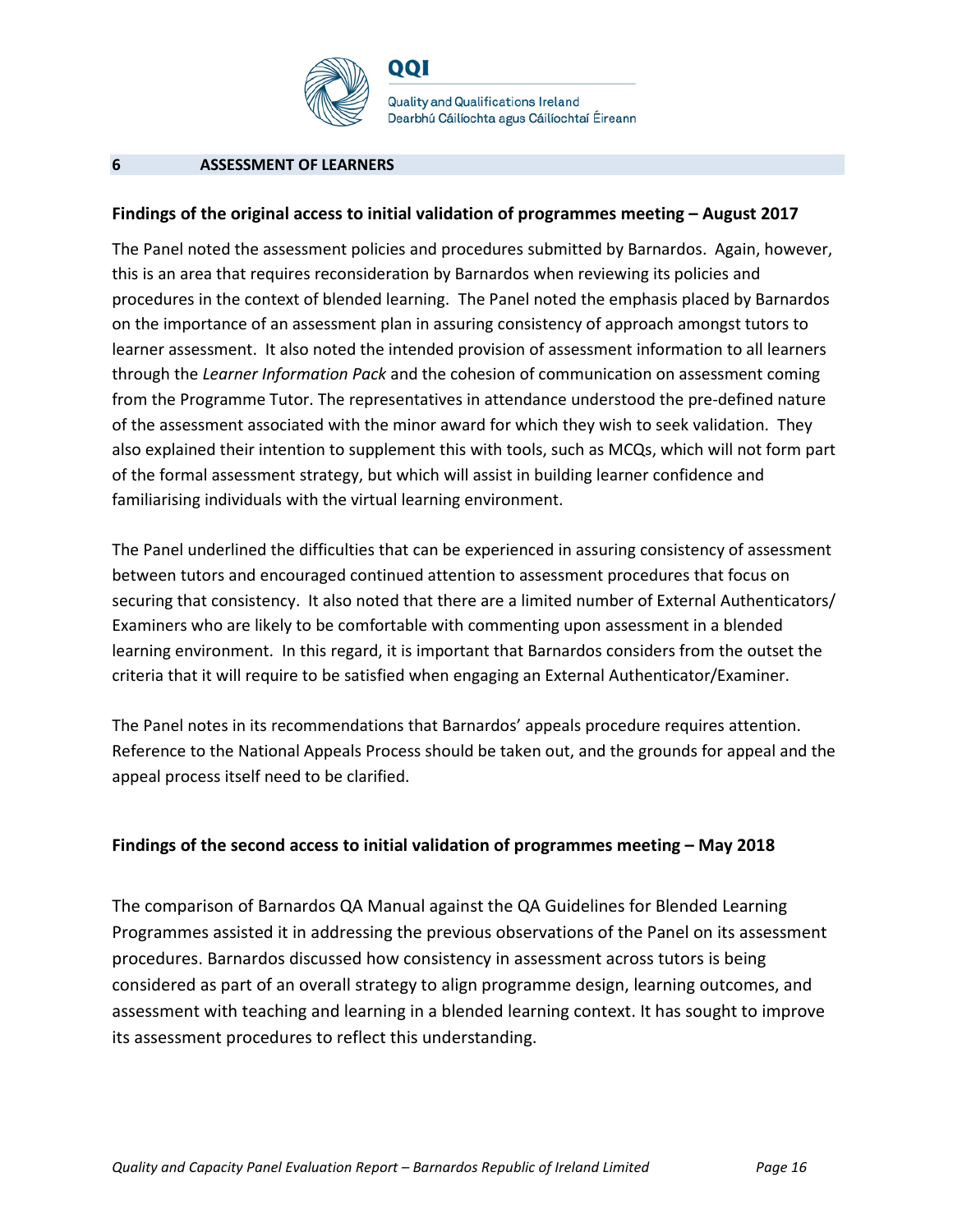

**Quality and Qualifications Ireland** Dearbhú Cáilíochta agus Cáilíochtaí Éireann

The Panel discussed with Barnardos how it intends monitoring the completion of assessments via Moodle; particularly where these do not result in the assignment of marks. Barnardos assured the Panel that each tutor will be actively monitoring and routinely engaging with learners on their assessment record. Individual tutors will also be engaging with the training officer, who will be charting the progress of learners in a more holistic manner, both individually and as part of a cohort, and will work with the tutor to support motivation and retention.

In terms of specific procedures, the Panel considered that the procedures regarding learner appeals had improved but would still benefit from further elaboration, including the specifics of who a learner submits an appeal to, who considers the grounds of appeals and who conducts and oversees the outcome of an appeal.

The Panel noted that Barnardos anticipates that External Authenticators will attend Results Approval Panel meetings and it suggested that it ensure that this expectation is included in the agreement that engages the EA. The Panel also advised that Barnardos would give further consideration to its criteria for selecting External Authenticators that have experience of blended learning and can assist Barnardos in evaluating the learner experience.

#### **7 SUPPORT FOR LEARNERS**

#### **Findings of the original access to initial validation of programmes meeting – August 2017**

During the Panel meeting with Barnardos, its representatives emphasised the commitment of the organisation to supporting learners participating on its programmes, and its wish to successfully recruit and engage the most appropriate learner-base. Barnardos can make available quite significant learner resources in the form of its library (actual and virtual) and information sources. The opportunity for learners to fully utilise these resources is further enhanced through the availability of qualified staff that are connected nationally with fellow librarians through the Library Association of Ireland (LAI). Barnardos has also developed online learning supports and has undertaken to establish a reasonable accommodation policy.

The Panel pointed to the importance of Barnardos focussing further on the specific types of supports that its learner cohort is likely to require in a blended learning environment. It also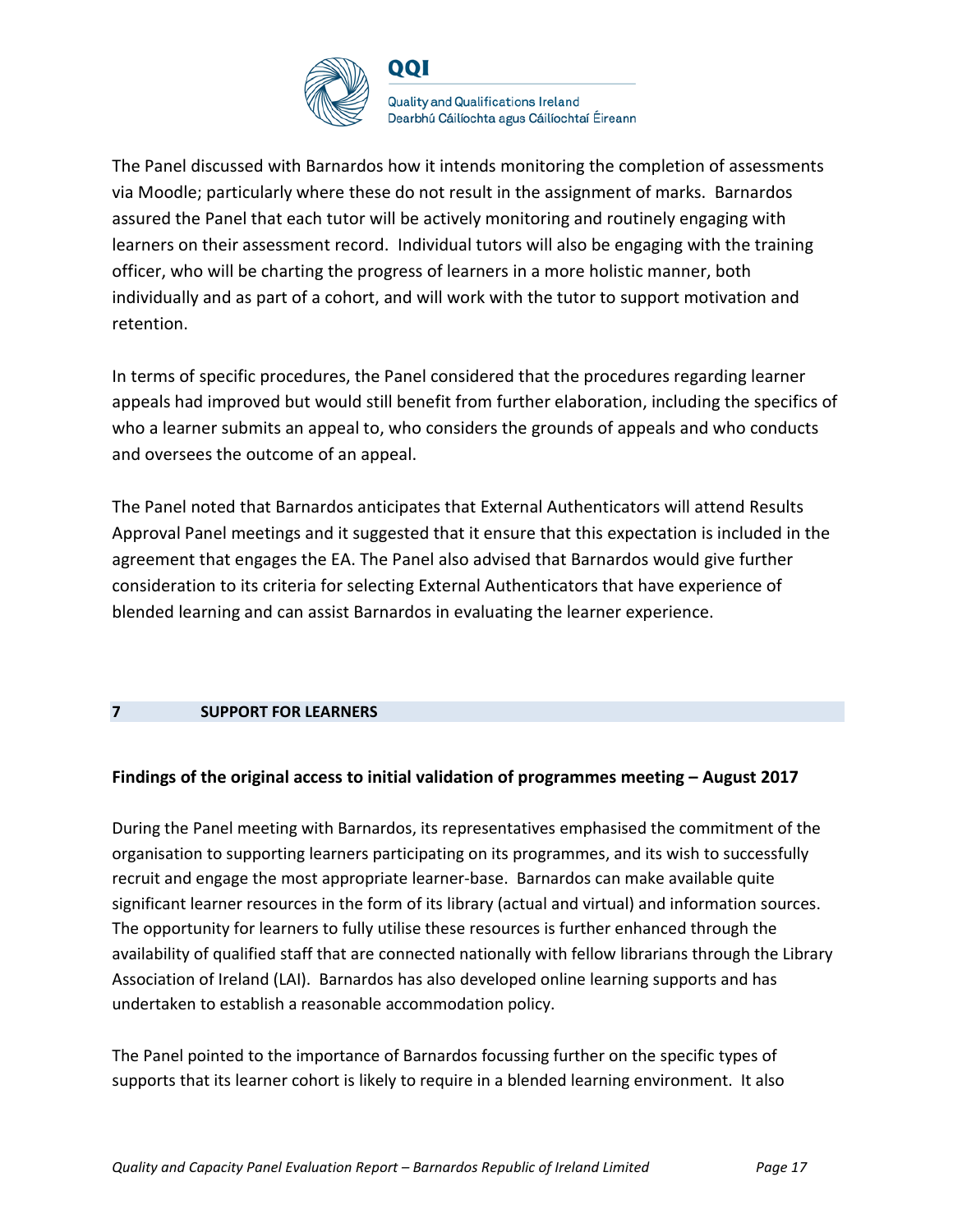

recommended that Barnardos avail of some of the work on 'reasonable accommodation' that is currently being undertaken in the ETB sector.

#### **Findings of the second access to initial validation of programmes meeting – May 2018**

Barnardos communicated to the Panel that its approach to delivering programmes in a blended learning environment is focussed on the provision of tailored learner supports. It spends time working with prospective learners to prepare them for what they will experience and to understand their familiarity and comfort with technology. This includes a detailed induction and the provision of in-person as well as on-line support. It is also Barnardos intention to look at producing short recordings and to make screen captures available to support FAQ development and other learner support documentation.

The Panel considered that Barnardos had adequately enhanced its Support for Learners procedures. However, as in other areas, it considered that these procedures would benefit from the inclusion of more of the rich detail of the supports that are provided to learners by Barnardos. The Panel also noted that the learner handbook developed by Barnardos includes several academic regulations regarding penalties for late submission, plagiarism etc. The Panel advised that these procedures, whilst important to include in the learner handbook, should also be included in the QA Manual.

#### **8 INFORMATION AND DATA MANAGEMENT**

**Findings of the original access to initial validation of programmes meeting – August 2017** The utilisation of data for quality monitoring and continuous improvement is articulated in Barnardos' procedures and described by the representatives of Barnardos during the Panel meeting. The data derived through its CMS is used to monitor learner progression and to identify where additional supports may be required. It appears that data is also being used by the organisation to inform its decision-making. As noted previously, the CMS system has been augmented to ensure that it can provide information to QQI.

Barnardos is evidently aware of its data protection obligations as part of its good practice in corporate governance and can apply this further to the protection of learner and assessmentrelated information. Procedure 8.2 clearly sets out the bases upon which data will be collected and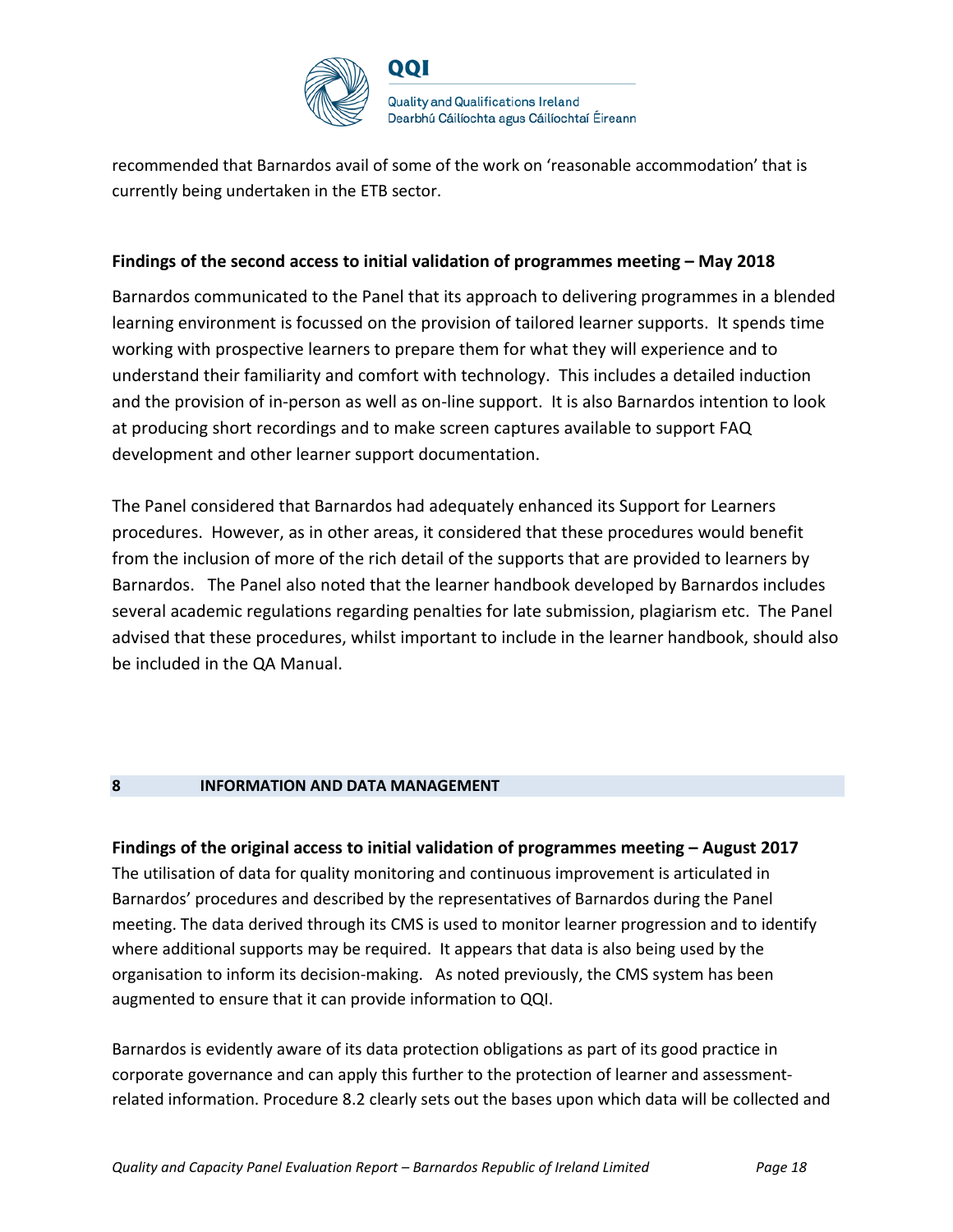

for what purpose. The IT Manager and Best Practice Manager have responsibility for securely storing and providing access to online documents. A Data Protection Executive also features throughout the procedures in section 8 and has defined responsibilities in this area.

#### **Findings of the second access to initial validation of programmes meeting – May 2018**

The original findings of the Panel regarding Information and Data Management stand.

#### **9 PUBLIC INFORMATION AND COMMUNICATION**

#### **Findings of the original access to initial validation of programmes meeting – August 2017**

Barnardos provides assurances in its quality assurance policies and procedures that it will provide comprehensive information for learners regarding its programmes and in a range of formats i.e., web, learner handbook and programme information booklets. Barnardos also undertakes to publish quality assurance evaluation reports and revalidation reports as they become available.

#### **Findings of the second access to initial validation of programmes meeting – May 2018**

The original findings of the Panel regarding Public Information and Communication stand.

From an IT system perspective, Barnardos is now working with an IT company to support it in modifying and tailoring Moodle to its requirements. Whilst it has out-sourced the hosting and technical support of Moodle, Barnardos has retained internal access to the system, owns the content that is being included in Moodle, and has ensured that its supplier is observing back-up and data protection protocols.

#### **10 OTHER PARTIES INVOLVED IN EDUCATION AND TRAINING**

# **Findings of the original access to initial validation of programmes meeting – August 2017** Barnardos has no formal agreements with other parties involved in education and training,

however, it has formed links with organisations within its sector with a stake in education and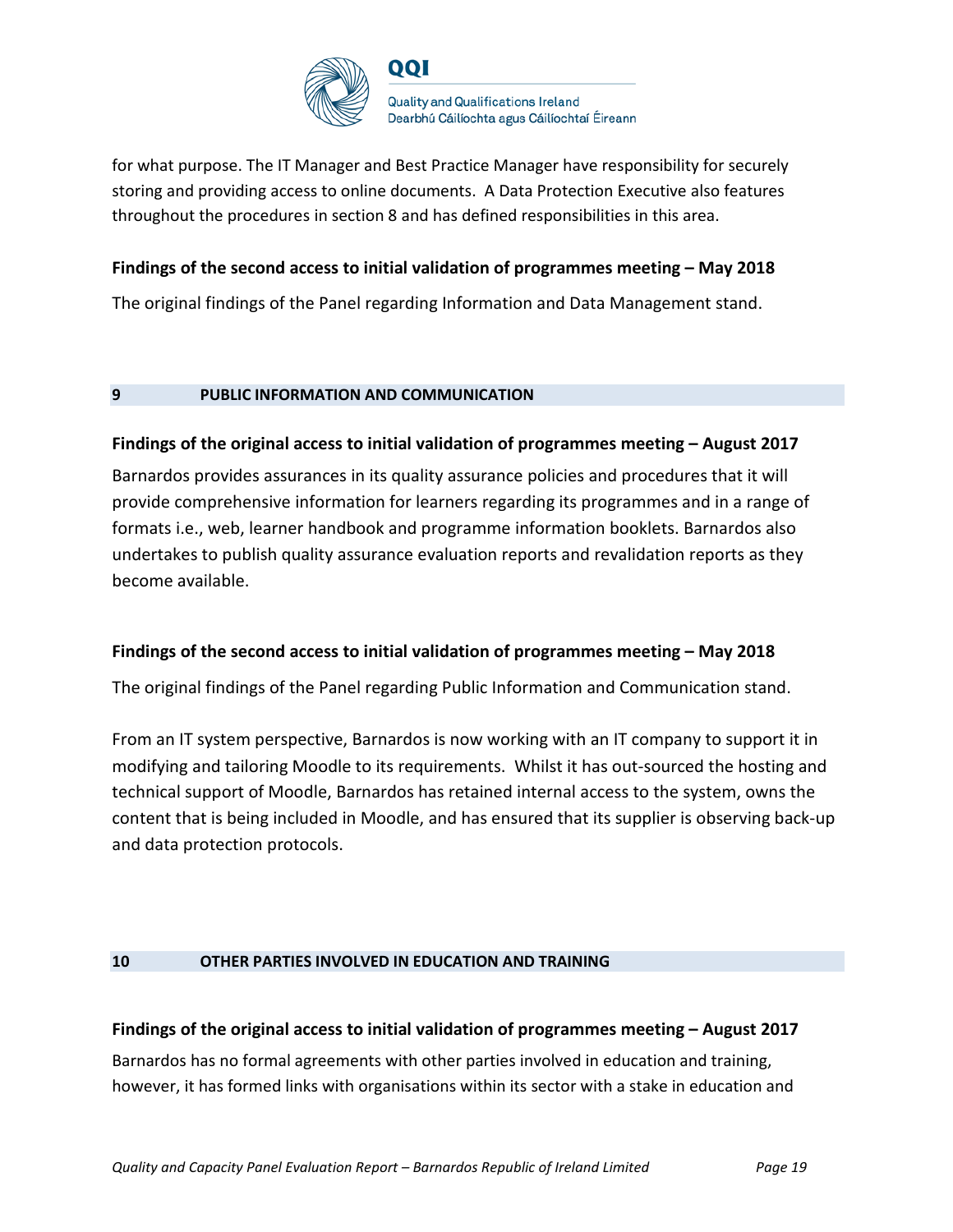

training. It articulated its wish to become more connected with the wider education and training community and to utilise opportunities for learning in that context. The Panel very much supports the intention of Barnardos to pursue this approach and has formally included this as a recommendation arising from the Panel meeting.

Whilst Barnardos intends to increase the number of venues delivering its programmes in the future, the Panel clarified that such extension in provision is not included in the scope within which its quality assurance procedures are being considered at this time.

#### **Findings of the second access to initial validation of programmes meeting – May 2018**

Barnardos confirmed for the Panel that it remains without any formal agreements with other parties and that, while it intends increasing the number of venues delivering its programmes in the future, this is not something that it is proposing as part of this submission. The Panel noted an inconsistency in the QA Manual that refers to 'overseas locations' (page 61, points 3 and 4) and Barnardos confirmed that it would rectify this oversight.

Following the advice of the Panel based on its original meeting, Barnardos has sought to increase its involvement with other education and training institutions. As a result, it has been engaging with both Dublin Institute of Technology (DIT) and Hibernia College, with a view to learning from their experience of offering online programmes and to designing avenues of progression. If Barnardos is successful in securing QQI validation for its programmes, it will then look more strategically at how these relationships can be built upon and extended.

#### **11 SELF-EVALUATION, MONITORING AND REVIEW**

#### **Findings of the original access to initial validation of programmes meeting – August 2017**

Barnardos includes self-evaluation, monitoring and review in its self-evaluation and quality assurance procedures. Its quality assurance procedures address how programmes will be monitored and reviewed and self-evaluation reports produced; these will in turn lead to the identification of areas for improvement. The procedures set out clear objectives for programme reviews and have regard to QQI's validation procedures. Its Institutional/provider review procedure (11.4) is significantly less detailed. As indicated previously, the Panel has noted that Barnardos has been somewhat inconsistent in its application of a self-evaluation model. It has made a formal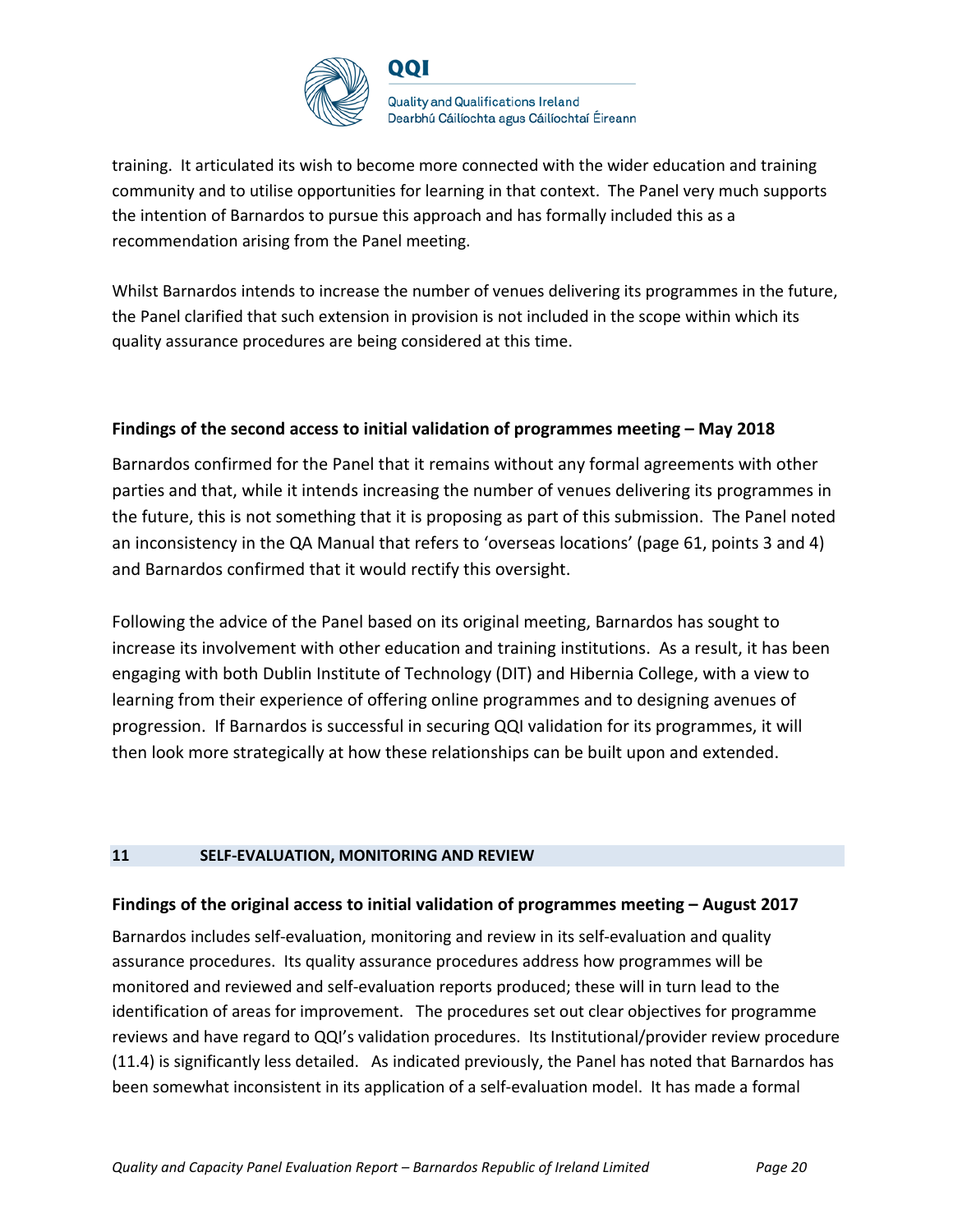

recommendation that Barnardos identify a self-evaluation approach that is suitable for its provision and context and that it applies this consistently when reviewing its programmes and/or itself.

#### **Findings of the second access to initial validation of programmes meeting – May 2018**

Barnardos took the opportunity following the first meeting with the Panel to reconsider its description of its monitoring and review procedures and to consider how these could be implemented in a manner that is proportionate to its provision. The Panel considered that Barnardos conceptualisation of self-evaluation was much more consistent in its resubmitted procedures. It advised, however, that there remains scope to pull back further and to identify key performance indicators to be met, the different types of evidence needed to chart progress against key performance indicators, and the associated reports that will be required by the Academic Governance Committee (AGC), to oversee the quality of its provision. Barnardos accepted this advice; it also considered that initially it is likely to intensively monitor until the programmes it wishes to introduce have become embedded.

#### **Sector Specific QA Guidelines for Independent / Private Providers**

*The following is the panel findings following evaluation the draft quality assurance procedures against QQI's Sector Specific Quality Assurance Guidelines (April 2016). This section of the report follows the structure and referencing of those guidelines.* 

#### **1. OTHER PARTIES INVOLVED IN EDUCATION AND TRAINING (part 9)**

The findings of the Panel relating to section 10 above of the *Core Statutory Quality Assurance Guidelines* are of equal relevance to this reference to the sector-specific quality assurance guidelines for independent providers. Those findings are reproduced below:

*Barnardos confirmed for the Panel that it remains without any formal agreements with other parties and that, while it intends increasing the number of venues delivering its programmes in the future, this is not something that it is proposing as part of this submission. The Panel noted an inconsistency in the QA Manual that refers to 'overseas locations' (page 61, points 3 and 4) and Barnardos confirmed that it would rectify this oversight.*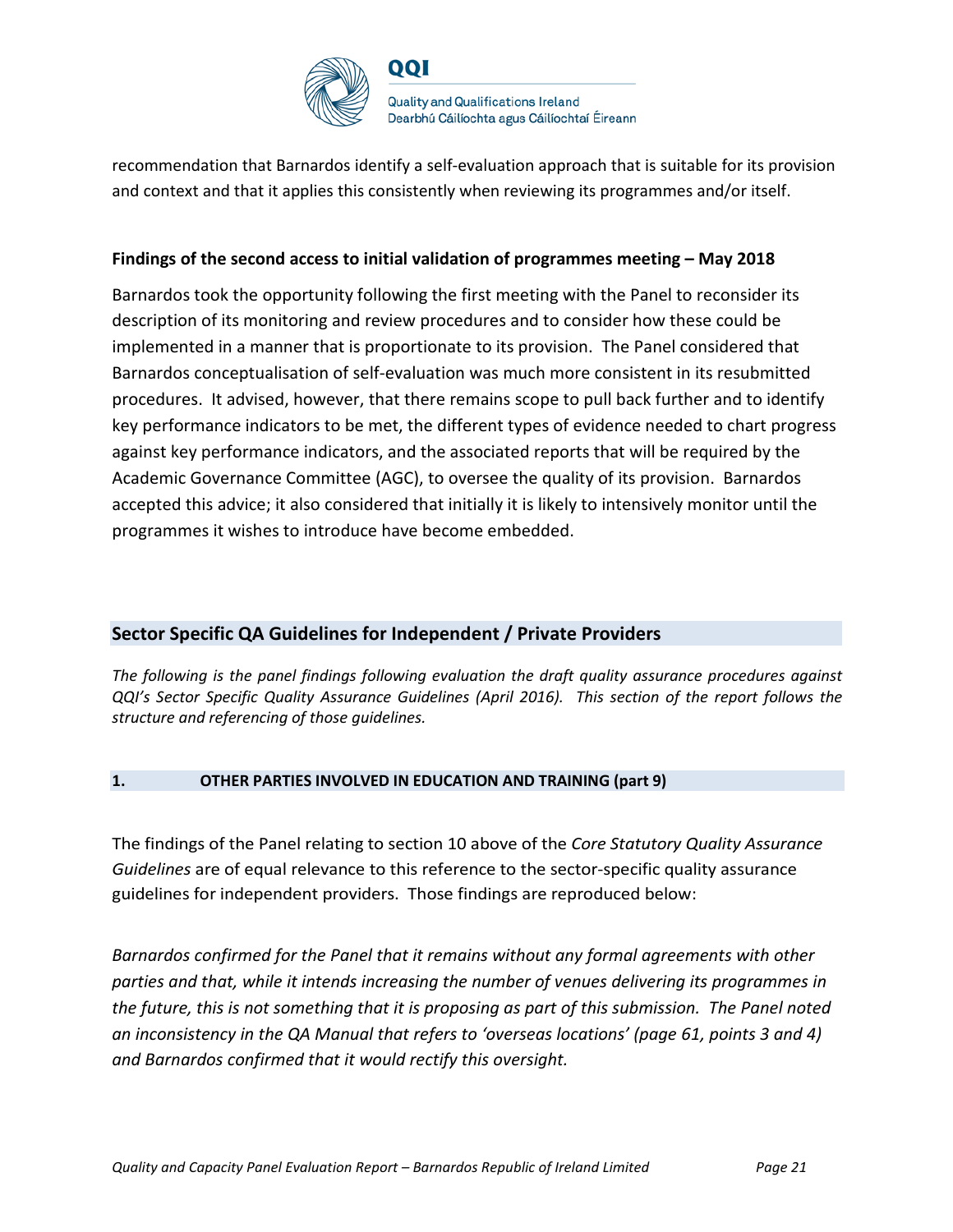

*Following the advice of the Panel based on its original meeting, Barnardos has sought to increase its involvement with other education and training institutions. As a result, it has been engaging with both Dublin Institute of Technology (DIT) and Hibernia College, with a view to learning from their experience of offering online programmes and to designing avenues of progression. If Barnardos is successful in securing QQI validation for its programmes, it will then look more strategically at how these relationships can be built upon and extended.* 

## **Evaluation of draft QA Procedures - Overall panel findings**

Following a review of Barnardos resubmitted application and a meeting with representatives of Barnardos that focussed on the original mandatory and advised changes of the Panel, the Quality and Capacity Evaluation Panel is satisfied that Barnardos has substantively addressed these mandatory and advised changes. It therefore recommends to the Approval and Reviews Committee that it approves the draft quality assurance procedures of Barnardos. The Panel has, however, identified a series of advised changes throughout this report that it considers could further strengthen the QA Manual of Barnardos. These are summarised below.

## **Part 6 Mandatory and advised changes**

#### **6.1 Mandatory changes**

Not applicable.

#### **6.2 Advised changes**

The Panel advises the following changes to the QA Manual of Barnardos:

6.2.1 That Barnardos review its terms of reference for both the Academic Governance Committee and the Services Sub-Committee to ensure that the decision-making relationship between the two, and with the Board of Directors, is fully elaborated for an internal and external audience;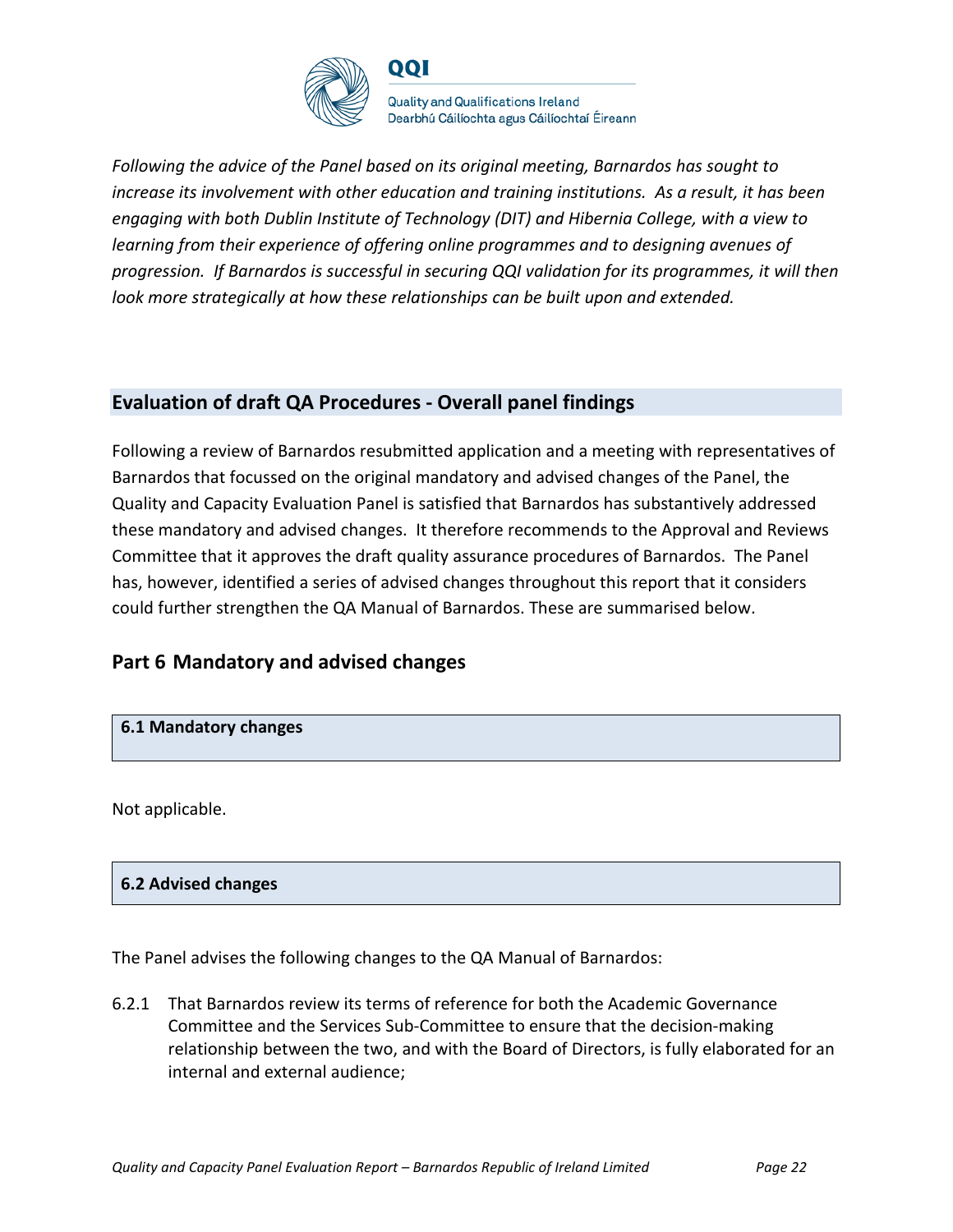

- 6.2.2 That Barnardos review all its procedures and identify and address any areas that would benefit from further elaboration. In doing so, Barnardos should be informed by the advised changes that are identified in this report and implement those in a further version of its QA Manual to be made available at the point of its application for validation;
- 6.2.3 That Barnardos document the thorough programme testing and quality checks that it carries out on programmes and that it includes named responsibility for ensuring that this quality testing and checking is implemented;
- 6.2.4 That Barnardos reviews and further elaborates on its procedures for learner appeals, including the specifics of who a learner submits an appeal to, who considers the grounds of appeals and who conducts and oversees the outcome of an appeal;
- 6.2.5 That Barnardos considers criteria for selecting External Authenticators that have experience of blended learning and can assist Barnardos in evaluating the learner experience;
- 6.2.6 That Barnardos includes further information in its procedures on the learner supports it provides for learners;
- 6.2.7 That Barnardos ensures that learner regulations included in its learner handbook are also included in it QA Manual;
- 6.2.8 That Barnardos rectifies the inclusion of the reference to 'overseas locations' in its QA Manual (page 61, points 3 and 4);
- 6.2.9 That Barnardos, in the context of monitoring and review, gives further consideration to the key performance indicators it wishes to meet, the different types of evidence needed to chart progress against key performance indicators, and the associated reports that will be required by the Academic Governance Committee, to oversee the quality of its provision.

## **Part 7 Proposed Approved Scope of Provision for this provider**

| $NFA$ Level(s) –<br>min and max | <b>Award Class(es)</b> | <b>Discipline areas</b>                      | Mode                                          |
|---------------------------------|------------------------|----------------------------------------------|-----------------------------------------------|
| Levels 5 and 6                  | Minor                  | <b>Early Childhood Care</b><br>and Education | Blended Learning and Face to<br>Face delivery |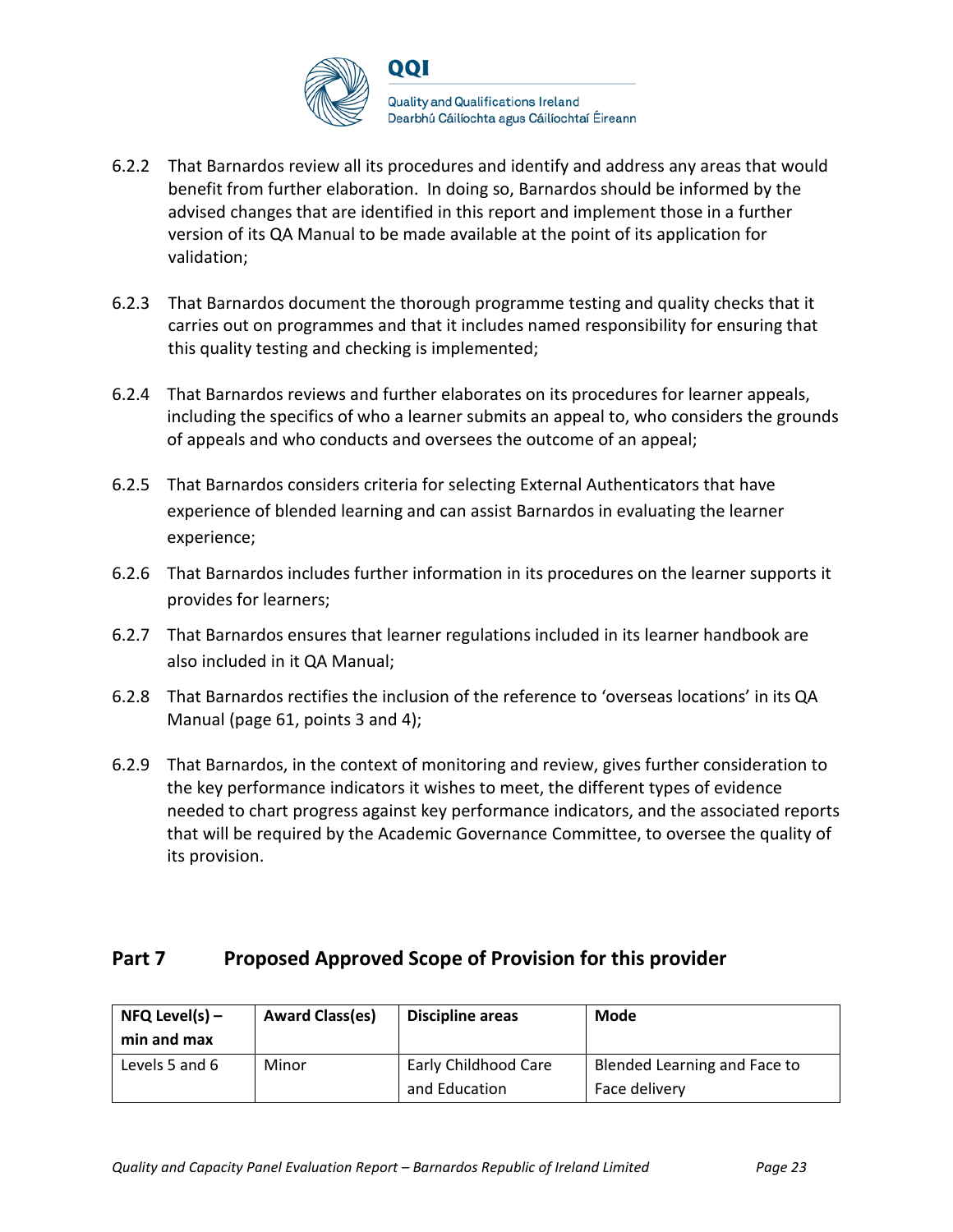

# **Part 8 Approval by Chair of the Panel**

This report of the Quality and Capacity Panel is approved and submitted to QQI for its decision on the recommendation to approve the draft quality assurance procedures of Barnardos.

Name: Naomi Jackson Chair, Quality and Capacity Panel

Date: 5 July 2018